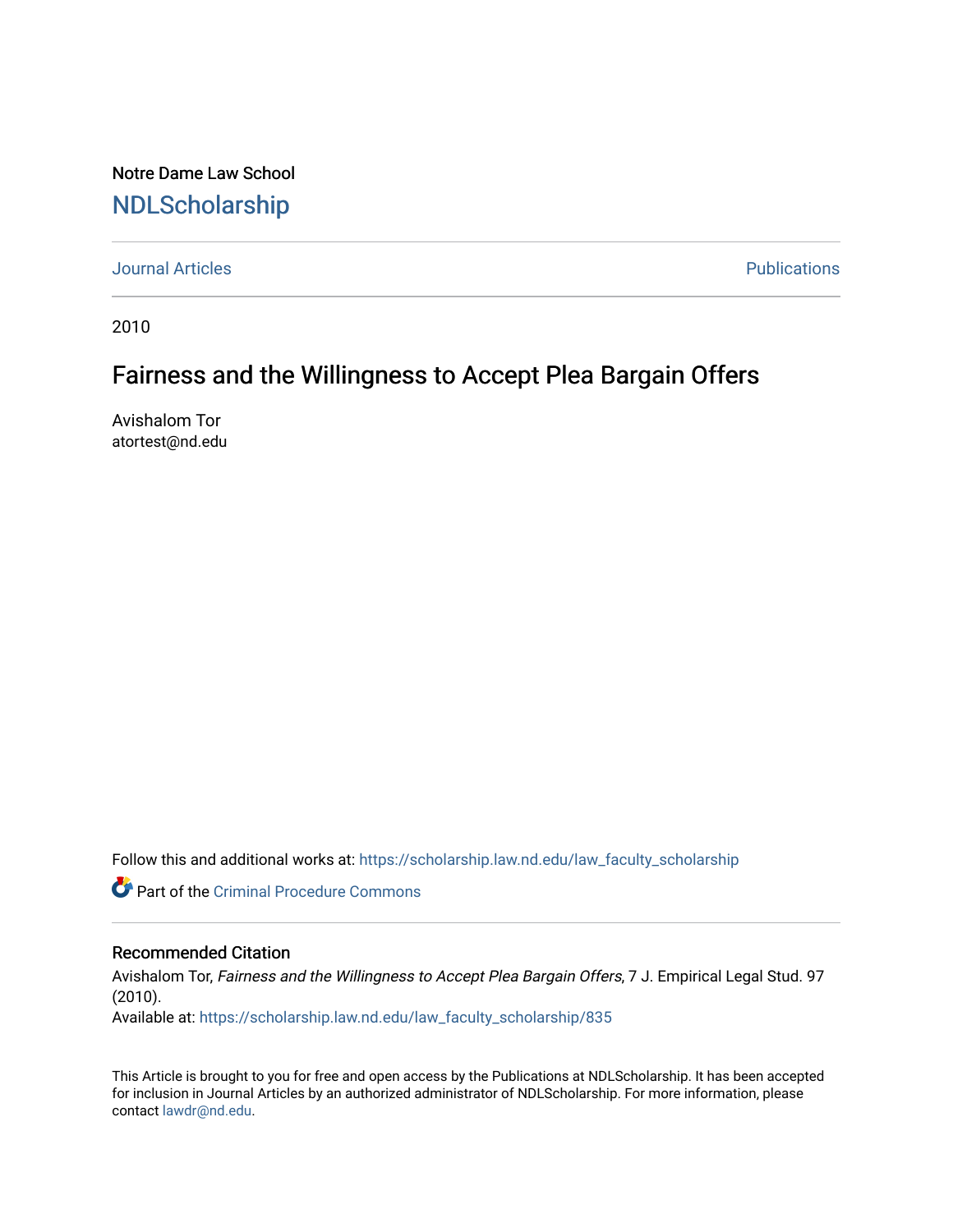

*Journal of Empirical Legal Studies* Volume 7, Issue 1, 97–116, March 2010

# Fairness and the Willingness to Accept Plea Bargain Offers

*Avishalom Tor, Oren Gazal-Ayal, and Stephen M. Garcia\**

In contrast with the common assumption in the plea bargaining literature, we show fairnessrelated concerns systematically impact defendants' preferences and judgments. In the domain of preferences, innocents are less willing to accept plea offers than guilty defendants and all defendants reject otherwise attractive offers that appear comparatively unfair. We also show that defendants who are uncertain of their culpability exhibit egocentrically-biased judgments and reject plea offers as if they were innocent. The article concludes by briefly discussing the normative implications of these findings.

# I. Introduction

Plea bargains—agreements between prosecutors and defendants whereby the latter plead "guilty" to an offense in return for a reduction in criminal charges or sentence recommendations—are a central feature of modern criminal justice systems. Statistically, the vast majority of criminal convictions in the United States result from guilty pleas (e.g., U.S. Department of Justice 2006), which typically follow a plea bargain. Intriguingly, however, although legal scholars hotly debate the desirability of plea bargaining (e.g., Alschuler 1981; Schulhofer 1980, 1992; Scott & Stuntz 1992), both its supporters and its detractors tend to ignore the commonsense intuition that fairness-related considerations impact plea behavior.

Plea supporters generally rely on the assumption that all plea bargainers—innocent and guilty alike—rationally choose the certain but discounted sanction offered in the plea bargain over the uncertain expected sanction at trial, based on their preexisting

<sup>\*</sup>Address correspondence to Avishalom Tor, University of Haifa Faculty of Law, Mount Carmel, Haifa, Israel 31905; email: ator@law.haifa.ac.il. Tor and Gazal-Ayal are Senior Lecturers at the University of Haifa Faculty of Law; Garcia is an Assistant Professor in the Department of Psychology, University of Michigan.

This research was supported in part by the Olin Center for Law, Economics, and Business at Harvard Law School and a University of Haifa Seed Money Grant to Tor, and in part by a German-Israeli Foundation Grant to Gazal-Ayal. We received helpful comments on different versions of this article at the Max Planck Institute for Research on Collective Goods, the Haifa Behavioral and Experimental Law and Economics Conference, the Haifa Law and Economics Workshop, the University of Bologna EMLE Midterm Conference, the University of Michigan Decision Consortium, and the Annual Conferences of the Israeli Law and Economics Association, American Law and Economics Association and the Society for Empirical Legal Studies. We also thank the editors and anonymous referee, and Joshua Fischman, for their most helpful comments, and Omer Bachman, Bryan Harrison, Mitch Meyle, Eric Provins, Elena Reznichenko, Bryan Spence, and Irina Yudovich for research assistance.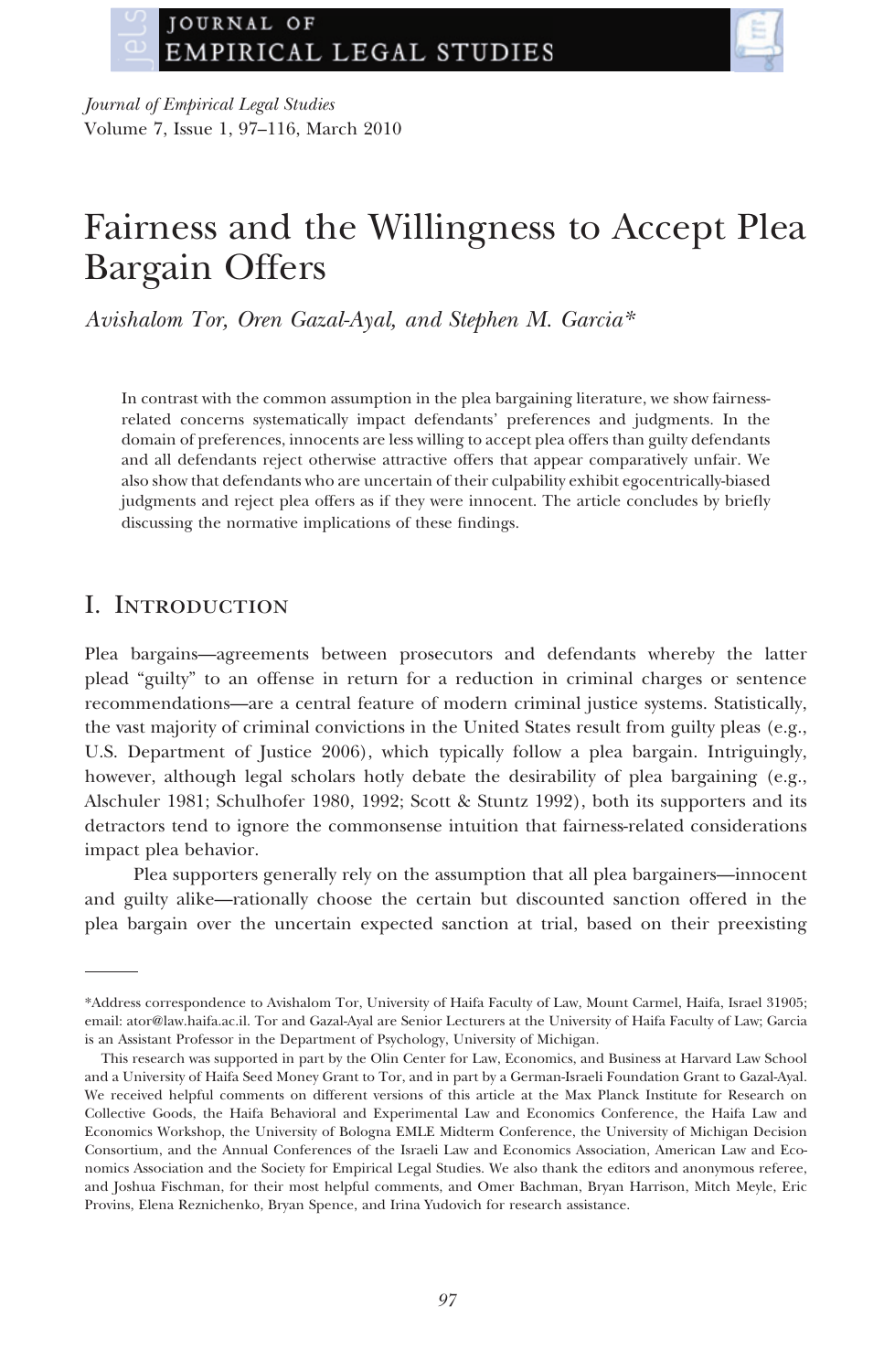risk preferences (e.g., Bar-Gill & Gazal-Ayal 2006; Easterbrook 1983, 1992; Landes 1971). Similarly, plea bargaining detractors typically assert that various factors lead innocents excessively to *accept* bargains they should reject (e.g., Alschuler 1981; Bibas 2004).

At the same time, there is ample evidence outside the plea bargaining area that fairness impacts preferences in both bargaining and allocation behavior (e.g., Bazerman et al. 1992; Camerer 2004; Kahneman et al. 1986; Roth 1995). Defendants with fairnessrelated preferences, however, may be reluctant to accept unfair plea offers that defendants not holding such preferences would find attractive. The former may reject seemingly attractive offers they find *substantively unfair*, such as where its terms require the criminal conviction and sanction of an innocent defendant, as well as *comparatively unfair* offers, which appear disadvantageous compared to the terms of offers made to similarly situated  $defendants.<sup>1</sup>$ 

There is also evidence that fairness concerns may egocentrically bias relevant judgments outside the plea bargaining context, such as in civil litigation and settlement (Babcock & Loewenstein 1997). In plea bargaining, egocentrically-biased defendants innocent and guilty alike—would underestimate their likelihood of conviction at trial and consequently exhibit a lower willingness to accept plea offers (WTAP) than nonbiased defendants. Experimental evidence also suggests that innocents are systematically more optimistically biased about acquittal odds than their guilty counterparts (Bordens 1984; Gregory et al. 1978).

Thus, the neglect of the likely effects of fairness on plea behavior, although resembling that state of affairs in many other areas of legal scholarship (Tor 2008), stands in clear contrast not only to the common intuition that fairness matters to defendants, but also to a significant body of relevant empirical research. The data presented here therefore begin the systematic empirical examination of the impact of fairness concerns on plea behavior, beginning with some suggestive anecdotal and observational evidence and continuing with a series of controlled experiments.

A number of well-known anecdotes illustrate the reluctance of some defendants to accept objectively attractive plea offers they deem unfair. One such case concerns the highly puzzling behavior of Paul Hayes, the small-time criminal defendant in *Bordenkircher v. Hayes*, <sup>2</sup> who was charged with forging a check, a crime that carried a sentence of two to ten years in prison. The case was simple, the evidence solid, and both Hayes and the Kentucky prosecutor Bagby wanted to plea bargain. Yet, Bagby offered Hayes a harsh five-year sentence, $3$  backed up with a powerful threat: if he were to refuse the plea, Hayes would be charged under Kentucky's habitual criminal statute that mandated life in prison (because of two earlier felony convictions) in the highly likely case of his forgery conviction. Hayes

<sup>1</sup> There is also evidence that defendants may deem an offer unfair for violating their notions of *procedural fairness* (e.g., Casper 1978; Casper et al. 1988; Houlden 1980).

<sup>2</sup> 434 U.S. 357 (1978). Further details are discussed at length in Stuntz (2005).

<sup>&</sup>lt;sup>3</sup>Stuntz (2005) estimates the likely sentence to have been closer to two years.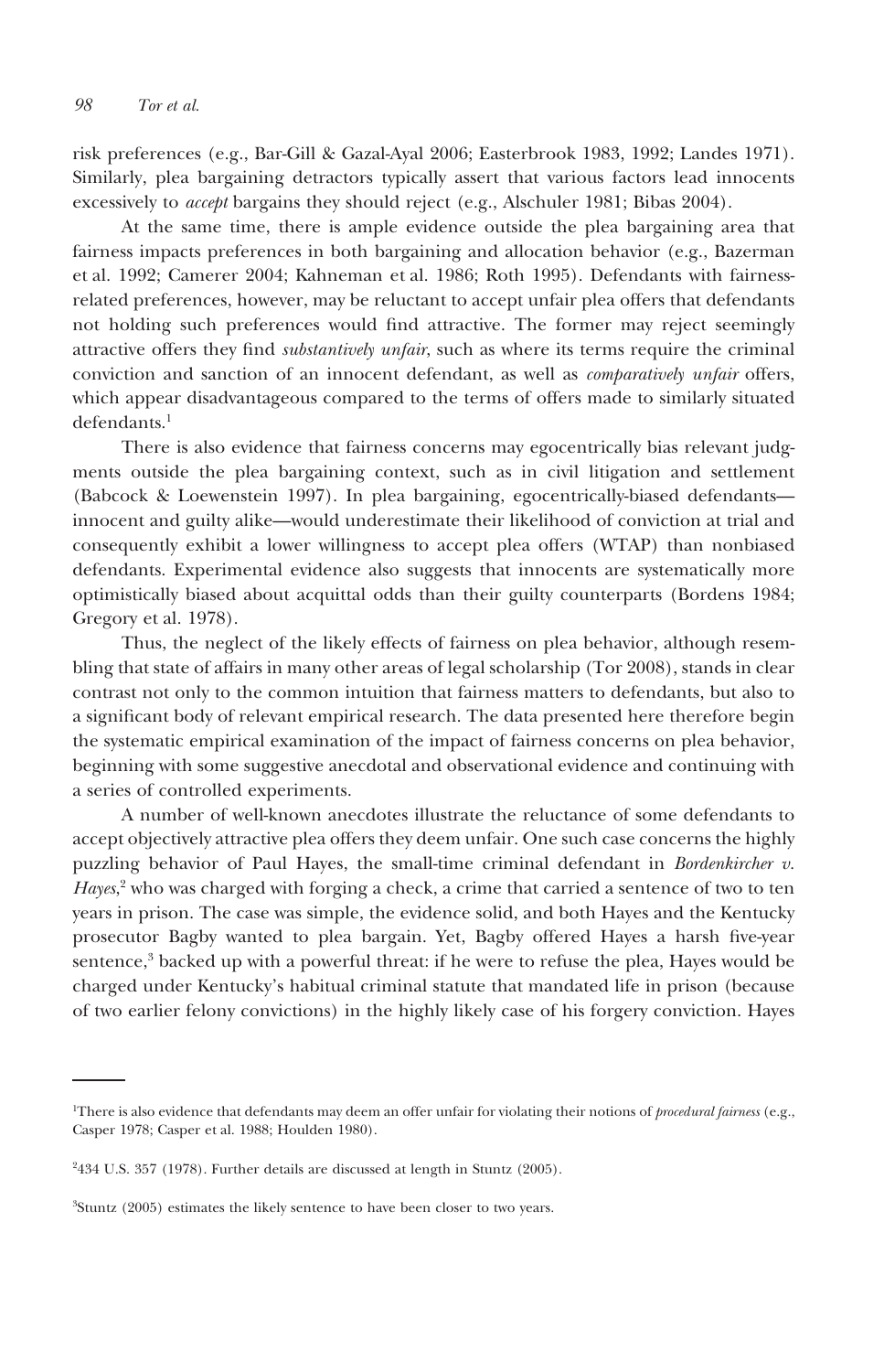became famous, however, for *rejecting* the five-year plea offer despite the threat, following which he was sentenced to life imprisonment.

What made the 29-year-old Paul Hayes choose a near certainty of life in prison over the absolutely certain, but dramatically shorter, five-year sentence offered in the plea? From a traditional law and economics perspective, Hayes's dramatically risk-seeking behavior appears irrational. It also contradicts the prediction of those scholars who lament the pressures that force defendants to accept offers they wish to reject.

We would like to suggest that Hayes's puzzling behavior may have been driven by factors that commonly affect defendants' subjective evaluation of the fairness of plea terms and, consequently, their WTAP. Specifically, the account Hayes provided in his certiorari petition suggests he found Bagby's threat of a life sentence for refusing to accept the offer dramatically inconsistent with the offense and thus substantively unfair. Hayes also considered the five-year term of the offer excessive for his crime compared to the offers typically given in similar situations and thus comparatively unfair. Moreover, while Hayes refused an unfair plea offer against all reason, despite his guilt, other defendants appear to reject seemingly attractive plea offers they believe substantively unfair because of their perceived innocence.

For instance, the Tulia scandal revealed the reluctance of innocents to accept seemingly attractive plea offers even in the shadow of high expected sentences at trial. In 1999, 43 innocent defendants were arrested for selling powder cocaine to an undercover investigator in Tulia, Texas, and all but one were wrongfully charged. Four of these defendants, who had very strong alibis, achieved charge dismissals. The remaining 38 innocents had to choose between trial and plea, knowing their chances of disproving a deputy sheriff's testimony were slim. The first two refused their offers, pled "not guilty" at trial, and were sentenced to 99 and 434 years of imprisonment. Nevertheless, the six defendants who followed still refused their heavily discounted plea offers and received sentences of  $12-60$  years of imprisonment.<sup>4</sup> Only then did most of the remaining defendants  $(27 \text{ of } 30)$  plead guilty,<sup>5</sup> usually receiving probation or other nonincarceration sentences<sup>6</sup>

A look at the hundreds of exonerations from the last two decades also indicates that innocent defendants tend to elect trials over pleas. Thus, Gross et al.'s (2005) database shows that merely 6 percent of the exonerates from 1989 to 2003 concerned defendants

<sup>4</sup> One of these defendants, for instance, who received a 20-year sentence, saw five previous defendants convicted based on the same testimony but still refused a five-year plea offer because of his innocence (Blakeslee 2005).

<sup>5</sup> Note that this dramatic change in WTAP fits our finding in Study 2 that when conviction is highly likely, innocents are not more plea averse. Overall, however, despite their extreme circumstances, these defendants exhibited a 71 percent guilty plea rate as a group, which is still significantly lower than the approximately 95 percent guilty plea rate that obtained at the time for small Texas counties comparable to Tulia's Swisher County (using Bureau of Justice Statistics (2001) to compile the rate of guilty pleas in felony cases in rural counties with fewer than 50,000 inhabitants in Texas, which resemble Tulia's Swisher County).

<sup>6</sup> The data on the Tulia defendants were collected from Sherrer (2003) and Amarillo Globe News (2001). Additional accounts of the story can be found in Gold (2003) and Gross et al. (2005).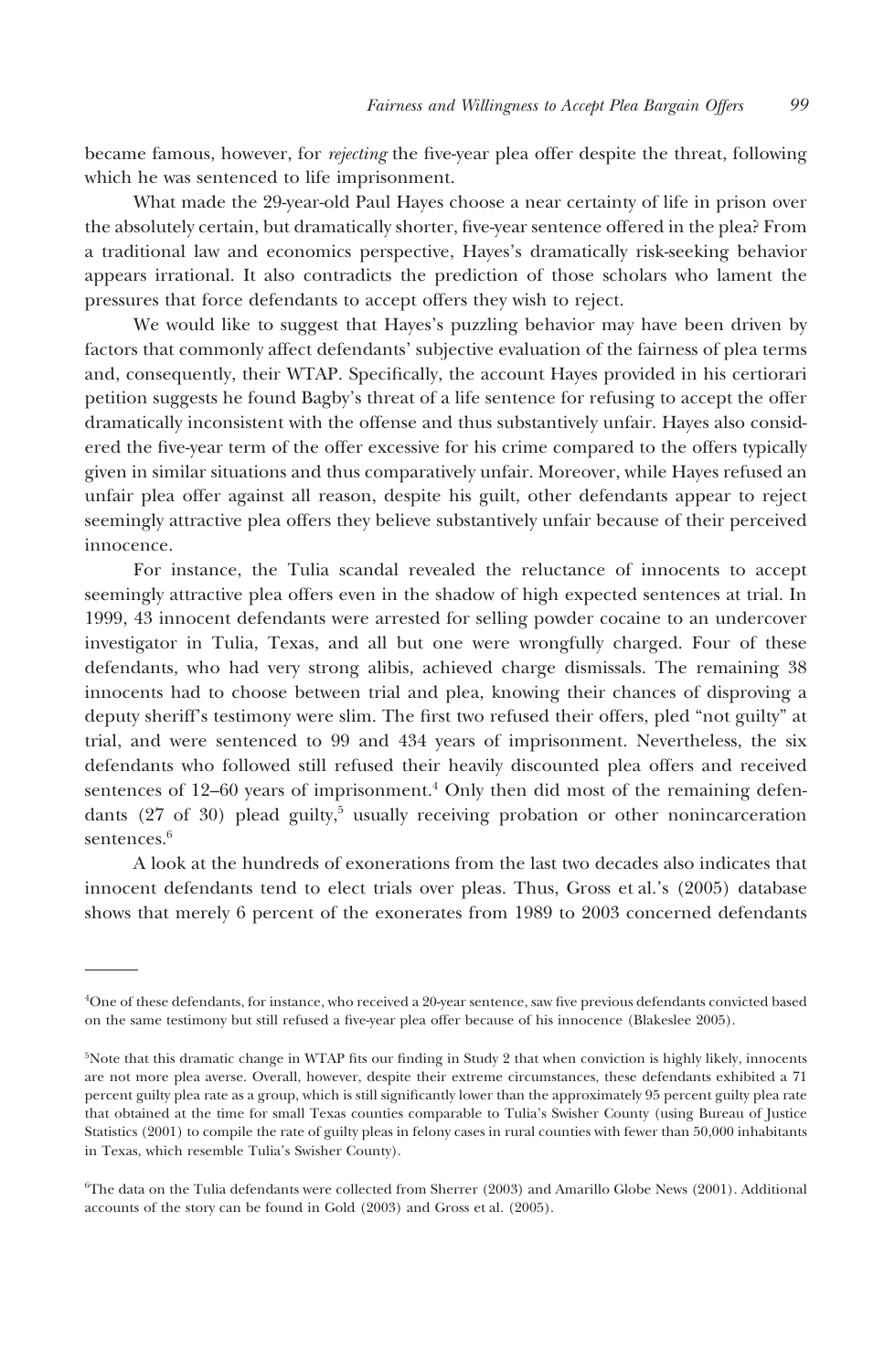who pled guilty, in contrast with very high the rate of more than 90 percent guilty pleas of felony convictions generally.

Thus, both the recent exoneration data and anecdotes like the Tulia case suggest innocents are more likely to reject plea offers. Initially, one may be tempted to attribute this systematic discrepancy to innocents' objectively lower odds of conviction at trial. Plea bargaining scholarship has shown, however, that prosecutors adjust plea offers to the probability of conviction and expected sentence at trial, such that offers in weak cases reflect the weakness of the case. Since prosecutors can alter the charges and facts of the indictment with virtually no judicial review, offers generally should be similarly attractive regardless of the strength of the case.

Even if not explicable by innocents' objectively superior prospects at trial, however, the striking exoneration statistics arguably may be explained on grounds other than fairness. First, the exoneration statistics may still represent an unusual segment of innocent convictions overall. Second, innocents may possess private information about their better chances at trial (Froeb 1993)<sup>7</sup> that they are unable convincingly to convey to prosecutors (Grossman & Katz 1983; Scott & Stuntz 1992).<sup>8</sup> Third, innocents may hold optimisticallybiased predictions of their conviction odds and likely sanction at trial (e.g., Bibas 2004; Bordens 1984; Gregory et al. 1978).

Hence, even if the observational and anecdotal evidence of innocents' exceptionally low plea rates does reflect their common plea behavior, rational probability estimates and overoptimism may well join with fairness preferences to cause rejections of plea offers. For the purpose of legal analysis and policy formulation, however, it would be beneficial to disentangle the impact of these different variables on plea behavior. For instance, law and economics scholars who champion defendants' freedom to bargain may find rejections due to rational probability estimates based on private information desirable but seek to de-bias overoptimistic defendants (Bibas 2004; Scott & Stuntz 1992; Tor 2008).

For the task of clarifying the role of different variables in plea rejections, controlled experiments are better suited than field studies. We therefore review, in Section II, the existing empirical evidence on the differential impact of fairness-related *preferences* on innocent and guilty defendants, supplementing it with three experimental tests of our own where both substantive and comparative fairness impact WTAP, holding constant the expected sanctions at trial. Section III examines the effects of fairness-related egocentric biases on defendants' *judgments*. Section IV concludes.

<sup>7</sup> If this information is not private, guilty pleas should be as likely in weak as in strong cases, since prosecutors would adjust plea concessions and obtain guilty pleas regardless of conviction probability.

<sup>8</sup> Another possible explanation is that innocents are more plea averse because they face higher informal sanctions following conviction. This account, however, cannot explain the experimental data we present below, which are based on the random assignment of participants to an innocent/guilty role; nor can it account for the other fairness-driven effects we find in our studies. Moreover, this article seeks to reveal the impact of fairness on pleas, not to reject the effects and importance of other variables.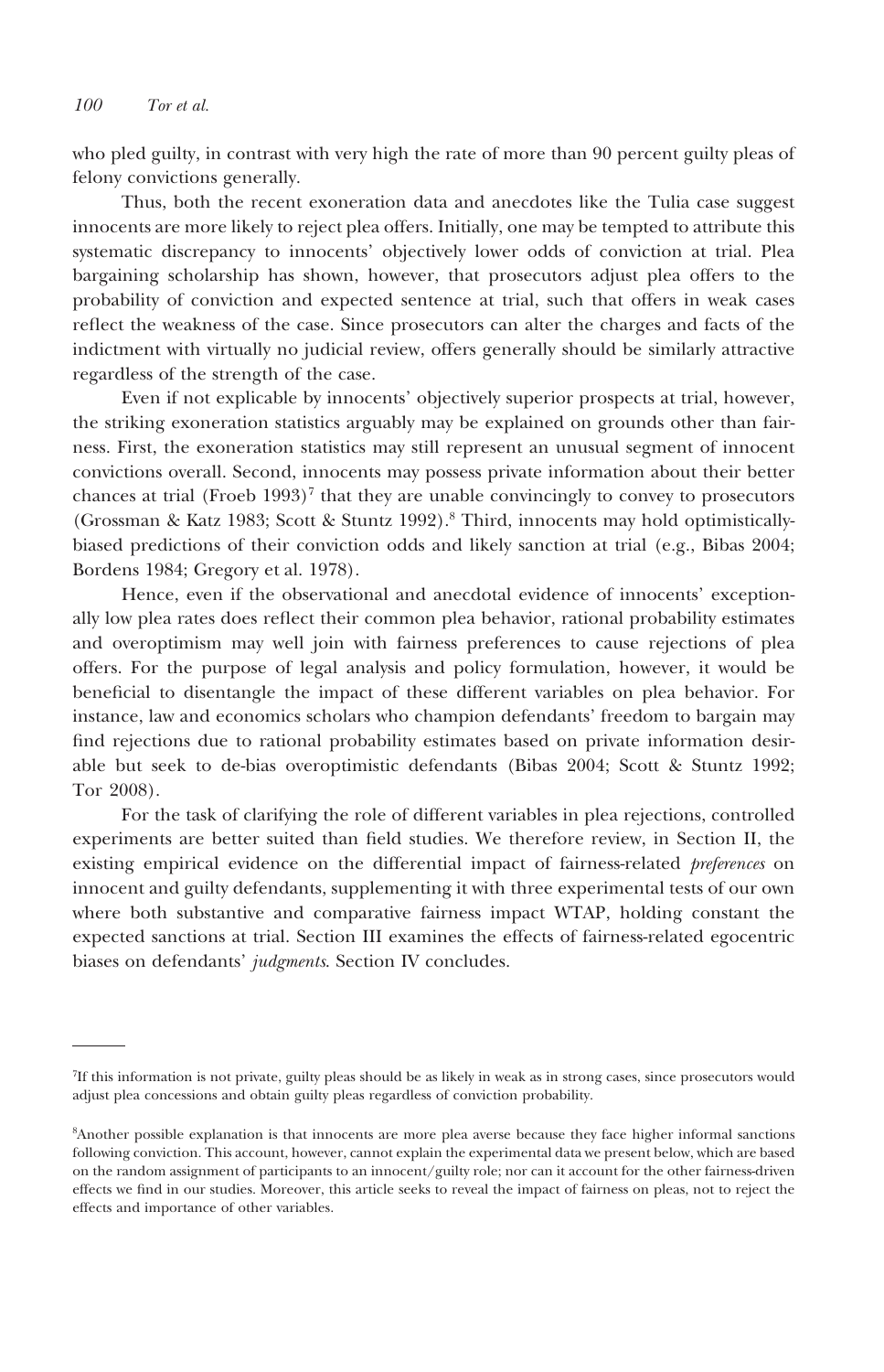## II. Experimental Studies of Fairness and PLEA ACCEPTANCE

### *A. The Early Plea Bargaining Experiments*

The real-world evidence on fairness and WTAP resonates with the extensive findings on the impact of fairness perceptions and related processes on behavior in bargaining and allocations outside the present domain (e.g., Bazerman et al. 1992; Camerer 2004; Kahneman et al. 1986; Roth 1995). Two early randomized experimental studies, moreover, specifically examined plea bargain decision making in randomized designs that show an impact of innocence on WTAP, rule out selection effects, and support the external validity of hypothetical scenarios in the present setting, yet still fail to control for significant confounds in their data.

In two experiments, Gregory et al. (1978) found innocence impacted WTAP. The first study asked male students to imagine they were either innocent or guilty of having committed armed robbery. They received highly detailed information on the circumstances that led to their arrest for committing the crime, the charges against them, their punishment if convicted, and details of a plea bargain they were offered. The first three variables namely, culpability, number of charges, and prison sentence if convicted—were manipulated between subjects, while plea offers were identical for all participants. On the main measure of interest for our purposes, this study found innocent participants significantly more likely than guilty ones to reject the plea offer.

A second, follow-up, experiment used a confederate to place students in conditions of actual guilt or innocence about having prior information on answers to a difficult test. This more realistic experiment corroborated the results of the hypothetical judgments and decisions made by participants in the first experiment, finding innocents dramatically less likely than guilty participants to accept a plea-like compromise offer in lieu of facing judgment by an ethics committee with potentially higher penalties. Together, these two controlled experiments complement the field evidence and indicate that in the plea bargain domain hypothetical studies using students possess some external validity.

Despite their importance, however, Gregory et al.'s (1978) findings are subject to certain limitations. Specifically, manipulation checks showed innocent participants in these experiments, who were reluctant to accept plea offers, to believe they were less likely to be convicted and that their (hypothetical) defense attorney and judge would be more likely to think them innocent. Therefore, these participants' reluctance could have been driven by their optimistic judgments of their trial prospects rather than by fairness preferences. Overall, therefore, Gregory et al.'s (1978) studies leave some uncertainty as to the independent impact of fairness preferences on WTAP.9

<sup>9</sup> While focusing on defendants' preferences regarding plea procedures, Houlden (1980) sought to address this confound, while also using as participants both students and inmates at a Florida county detention center. The experiment included four car accident scenarios, and respondents were asked to imagine they were the driver and had been charged with first-degree murder. The scenarios manipulated culpability and strength of evidence against the driver, measuring preferences for and perceptions of different plea bargaining procedures. However, Houlden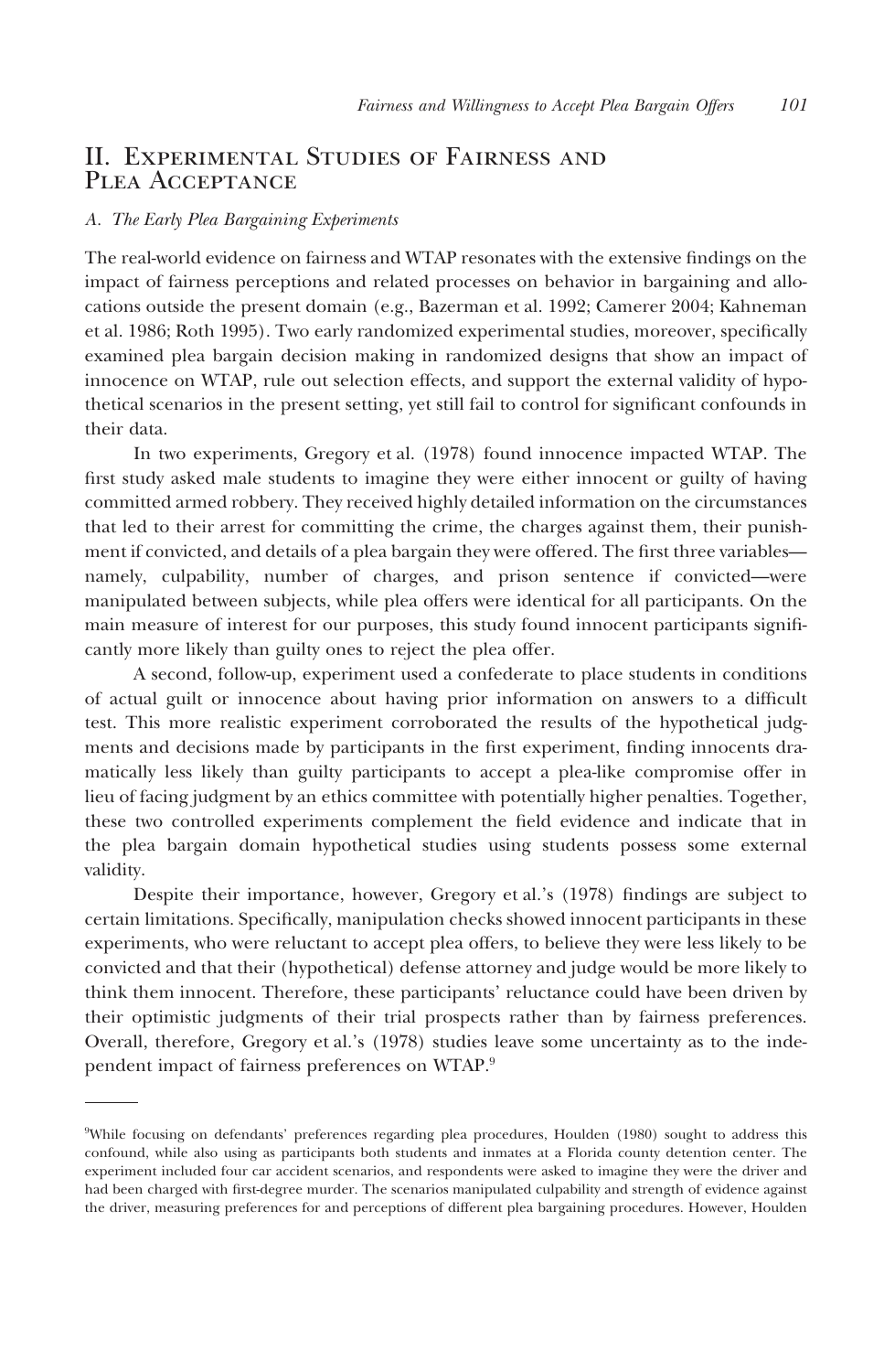### *102 Tor et al.*

Bordens (1984) extended Gregory et al.'s (1978) findings. Using a factorial design, he independently manipulated culpability, plea offer, an attorney's estimate of conviction likelihood, and the sentence the defendant would receive if convicted at trial. Participants were provided with a description of the charge (negligent homicide by automobile), the evidence (three eyewitnesses), told whether they were innocent or guilty, and given a scale measuring their initial conviction probability estimates, which they were thereafter told to disregard. They were then given information on their offer, conviction probability, and sentence. The design used four offer levels (probation, six months in prison, one year in prison, and three years in prison), three conviction probability levels (10 percent, 50 percent, and 90 percent), and two sentence levels (one year more or five years more than offer).

The results showed Bordens's (1984) innocent defendants significantly more likely to reject plea offers. Before being provided with the defense attorney's estimates, moreover, innocents believed they were significantly less likely to be convicted at trial than did guilty participants. Unsurprisingly, all independent variables had significant main effects on WTAP, which increased with conviction probability and sentence and decreased with severity of offer.

These findings corroborate the field evidence and Gregory et al.'s (1978) results, but their usefulness for the present-day plea bargaining debate is still limited. Specifically, while Bordens (1984) overcame the earlier confound of preference and probability judgments by directly and independently manipulating probability and sentence, his design could not control for the impact of expected sanction—the joint product of conviction probability and sentence—on WTAP.10

Consequently, offers were *higher* than expected sentences in some experimental conditions and *lower* in others.11 Given this state of affairs, it is difficult to draw clear conclusions regarding the main effects of the independent variables other than culpability or from the interactions among the different variables. The main effect found for conviction probability, for instance, reveals little about participants' risk preferences because expected sanctions were higher in the high- than in the low-conviction probability conditions.

Bordens (1984) thus provides valuable evidence for the independent role of innocents' substantive fairness preferences, also suggesting defendants may be able to consider both probability and sanction, but sacrifices control for the impact of the expected sanction on WTAP. These results therefore leave open the questions of defendants' risk preferences in plea bargain decision making and, importantly, of the interaction between these pref-

<sup>(1980)</sup> neither compared overall responses of guilty and innocent participants nor provided sufficient information to allow for such comparisons.

 $10$ One offer level (probation) was also on a different scale from that used in the other offer and sentence levels and thus incompatible with an expected value analysis.

<sup>&</sup>lt;sup>11</sup>In the 10 percent conviction probability conditions, for example, the offer was almost always higher than the expected sentence, except for those cells where six-month (or 0.5 years) offers had to be traded off against a 10 percent probability of 5.5 years (expected value of 0.55 years). In the 90 percent conviction probability conditions, on the other hand, the offer was always lower, and often much lower, than the expected sentence; the same holds for most 50 percent conviction probability cells.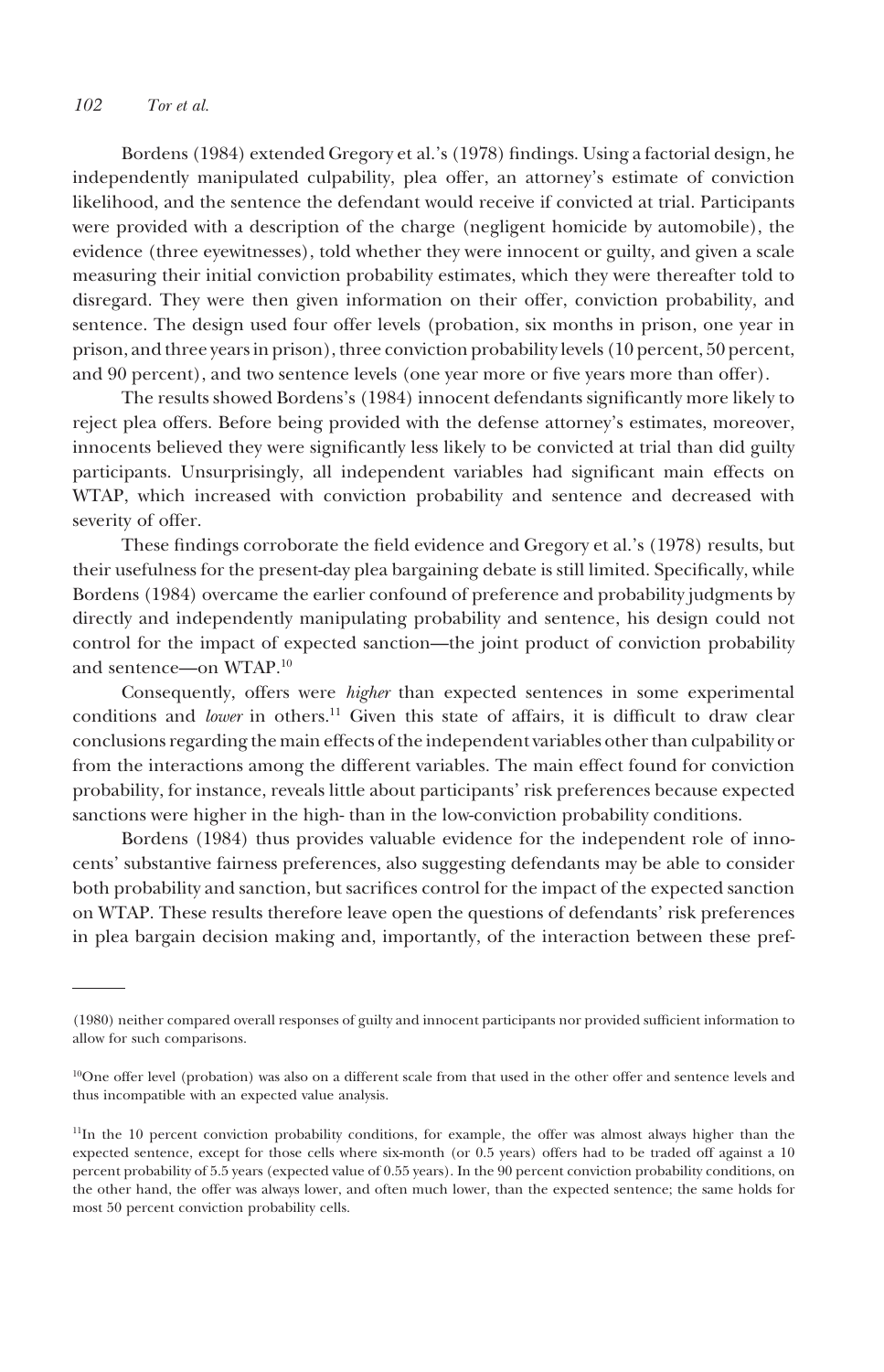erences and innocence. To remedy this shortcoming in the available evidence, we conducted some simple experimental tests of our own, to which we now turn.

### *B. Testing the Effect of Substantive Fairness on Plea Acceptance*

Early experimental studies showed the results of hypothetical questionnaires largely parallel those of complex simulation studies (Gregory et al. 1978) in the context of plea acceptance, and that the responses of students mostly resemble those of real-world inmates (Houlden 1980). These findings are especially important, since the concerns commonly voiced about the external validity of experimental methods using student participants seem particularly relevant in the present setting, where the responses of participants who do not face real criminal sanctions, not to mention jail sentences, may seem to have little bearing on those of real defendants. Moreover, even with relevant evidence for the external validity of hypothetical scenarios, experimental designs with realistic sanctions and real defendants would have been preferable, all else being equal.

Yet all else is not equal. Both ethical considerations and the availability of participants limit the use of more realistic experimental designs in the present case. Moreover, the extant evidence suffers not from a lack of external validity but, instead, from potential confounds that are largely unavoidable in more realistic simulations. In other words, the experimental tests that follow are needed not to reveal a link between innocence and WTAP, but to *isolate* the effects of innocents' preferences from those of other variables, such as their probabilistic judgments or the expected sanction at trial. The present experiments thus use hypothetical questionnaires with college and law student participants. We presented our participants with situations they realistically could face in the course of their daily lives, controlling for those variables that are most important for the present-day plea bargaining debate.

### 1. Study 1: Innocence and WTAP

Study 1 tested the effect of culpability on WTAP, controlling for the *expected sanction* at trial. This control, in turn, allowed us to isolate the impact of substantive fairness, avoiding potential confounds with both subjective judgments of and objective differences in expected trial outcomes. The control for expected sanction also permitted us directly to contrast our findings with models of rational defendants' behavior. Furthermore, we focused on WTAP as the dependent measure that is most relevant for the legal plea bargaining debate. In line with the earlier experiments (Bordens 1984; Gregory et al. 1978) and to prevent problems of demand characteristics, we avoided introspective reports of perceived fairness and manipulated culpability between subjects only. We predicted that culpable defendants would exhibit a higher WTAP than innocents, holding fixed all other plea variables.

A total of 30 undergraduates from the University of Michigan (17 females and 13 males) were recruited at the library to volunteer for a short questionnaire. In a betweensubjects design, participants read about being charged for an academic violation they either committed or did not commit: "Imagine you were accused of cheating on an exam (and personally you know you were [not] cheating)." Then all participants read: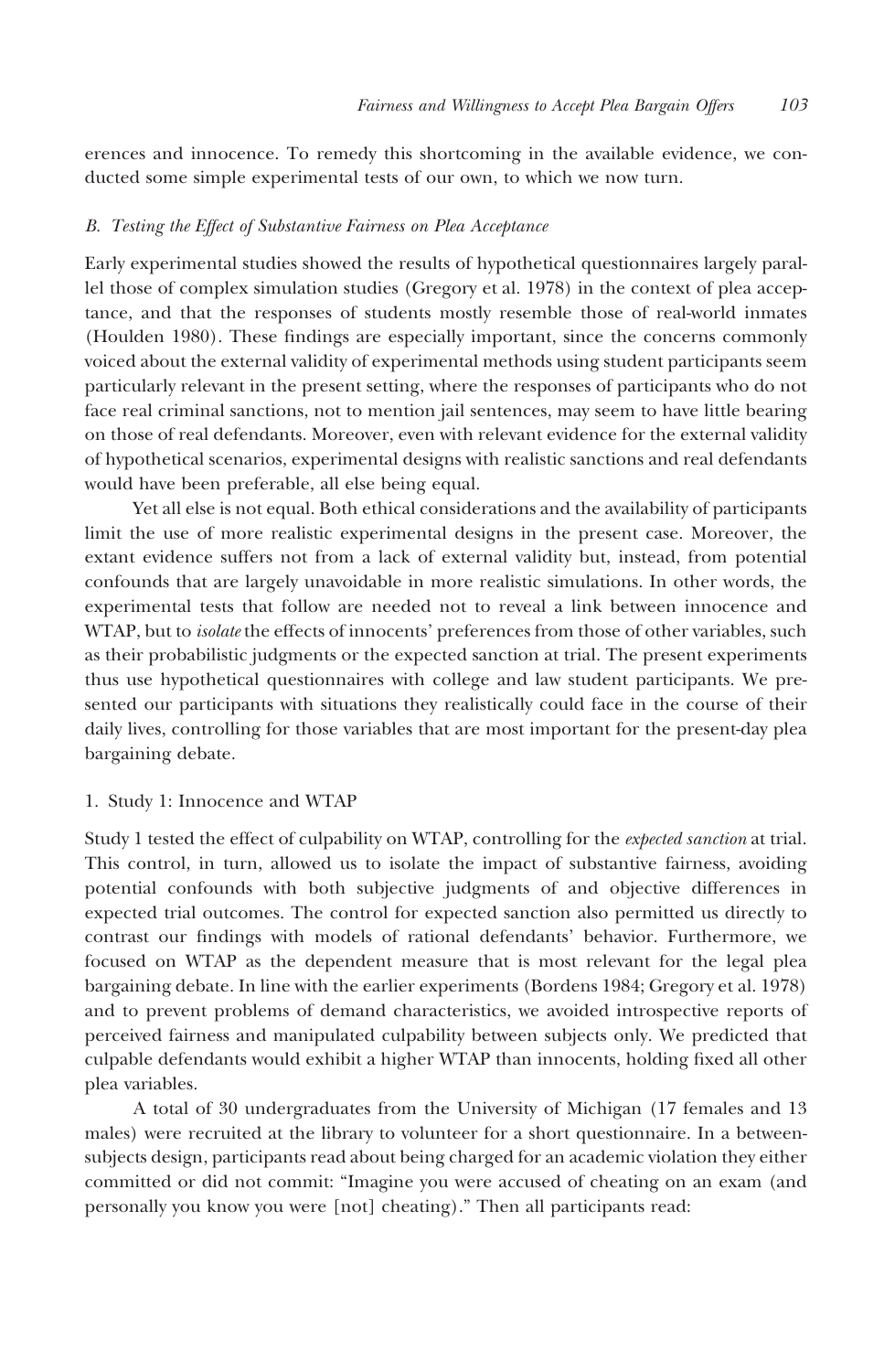### *104 Tor et al.*

If your case goes before the Standards and Ethics Committee at UM, given your best ability to present your case, you see your odds, at best, being the following: 60% chance of being suspended for 1 year from UM or 40% chance of exoneration. However, an alternative is to appeal your case before it goes to the Standards and Ethics Committee but the consequences are that you would receive a "FAIL" for the class but would not be suspended from UM.

At this point, all participants answered the following dependent variable asking what they would choose between two options: "Appeal the case and receive a 'Fail' for the class— OR—Allow the case to go the Standards and Ethics Committee."

The results were consistent with the prediction (Fisher's exact test, two-sided:  $p = 0.025$ .<sup>12</sup> Among those who were told they cheated, 67 percent accepted the plea arrangement of appealing the case and receiving the fail for the class. In contrast, only 20 percent of those who did not cheat accepted this arrangement; the overwhelming majority in this condition chose to have the case go before the Standards and Ethics Committee, despite the odds of suspension.

These findings reflect the basic impact of substantive fairness in a between-subjects setting, controlling for the outcomes of plea acceptance and trial before the Committee, respectively. The results are unlikely to have been driven by a disparity in predictions of conviction probability between *guilty condition* and *innocent condition* participants: the scenario that informed them of their subjective probability estimates left little room for alternative predictions. Moreover, this study purposefully did not provide participants with rich information about the event and surrounding circumstances, which might have contributed to biased predictions of trial outcomes in past studies (cf. Babcock & Loewenstein 1997; Loewenstein & Moore 2004). We therefore attribute the significant difference between the two conditions to the experimental manipulation of innocence per se.

### 2. Study 2: Innocence and Risk Preferences in Plea Bargaining

Study 2 examined whether innocents' lower WTAP, which was apparent in Study 1 for a mid-range (60 percent) conviction probability would generalize to a broader probability range and a different scenario, using a within-subjects design to underscore the strength of individual preferences (Camerer 1995). Study 2 also controlled for the effect of the expected sanction at trial, holding the plea offer equal to the expected sanction, thereby making absolute risk attitudes transparent as well: risk-averse defendants will *accept* the plea offer to avoid the risk of facing the higher sanction in case of conviction at trial; risk-seeking participants will *reject* the offer, which offers them no "discount" from the expected sanction at trial; and risk-neutral defendants will exhibit indifference.

Our main hypothesis was that substantive fairness preferences will make innocent defendants more risk seeking than their guilty counterparts.13 This hypothesis is consistent

<sup>12</sup>Fisher's exact test is particularly important for small *N*s (Snedecor & Chocran 1989).

<sup>&</sup>lt;sup>13</sup>There is evidence that defendants, arrestees, and members of the general public are hyperbolic discounters when comparing sanctions over time (Spelman 1995). These findings, however, are of limited relevance here, since they do not distinguish between fair and unfair sanctions.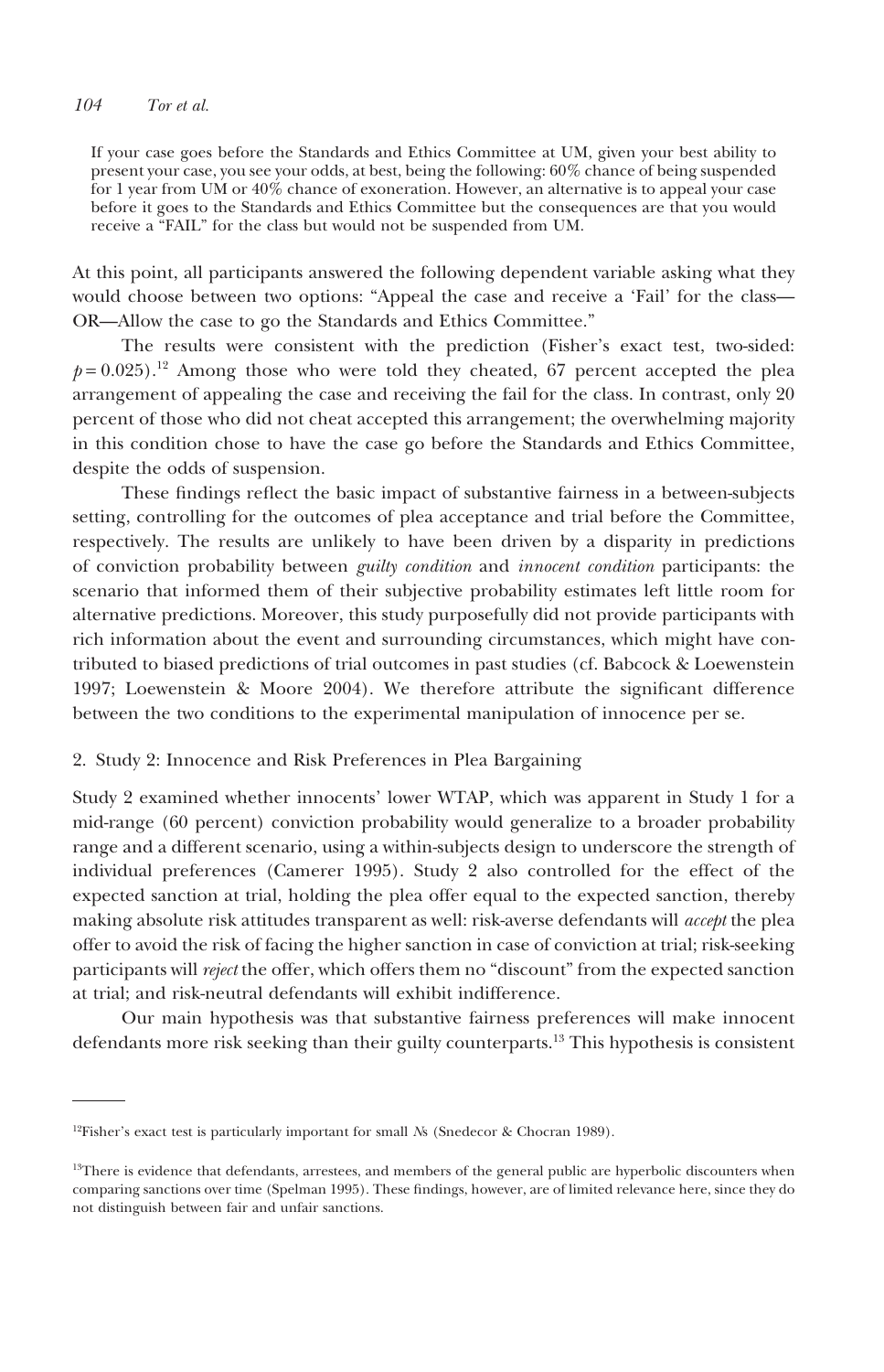with Kahneman et al.'s (1986), showing that decisionmakers judge the fairness of outcomes based on their coding as gains and losses relative to a psychologically neutral reference point, and that such *judgments* (or beliefs) are susceptible to framing effects resembling those found in studies of individual choice. The analogy Kahneman et al. (1986) draw between fairness judgments and individual choice has important implications in the present setting, where reference points that shape fairness *judgments* may also impact fairness-driven *preferences*. Since there is much evidence that people exhibit risk aversion for gains but risk seeking for losses (Kahneman & Tversky 1979; Tversky & Kahneman 1991), if these phenomena apply to fairness-driven choices, we should observe different risk attitudes for positive ("gain") versus negative ("loss") outcomes in plea bargaining. Guilty defendants who view conviction as a neutral reference point will then consider plea offers that equal the expected sentence at trial as fair, or even positive, outcomes and exhibit risk aversion. On the other hand, innocents who would view conviction and sanction as unfair, negative, outcomes will view the choice between plea and trial as a choice between two negative outcomes, and exhibit risk-seeking.

Importantly, moreover, criminal defendants must trade off (fair or unfair) plea offers against expected trial outcomes, which are probabilistic. Their choice between the plea and trial alternatives is therefore made under uncertainty. In this case, the work of Tversky and Kahneman (1992) also shows that risk attitudes depend on both the *coding* of outcomes as gains or losses vis-à-vis the neutral reference point and their *probability*: medium to high probability gains and small probability losses generate risk aversion, while medium to high probability losses and small probability gains lead to risk-seeking choices. When translated into the present domain, these findings imply that defendants' risk attitudes may depend not only on plea offer fairness but also on the probability of conviction.

We therefore also hypothesized that guilty defendants, who view conviction as neutral and discounted plea offers as gains, would tend to exhibit risk aversion across the probability range, except when the probability of conviction is very small. Innocents, in contrast, should be generally risk seeking (since they are choosing between negative outcomes).

Sixty-four undergraduates from the University of Michigan were recruited to participate in an online questionnaire survey. Approximately 200 email addresses were randomly targeted from the student directory; the response rate was 31 percent.

In a mixed design, participants read:

After driving around a sharp corner, you hit a person who died as a result. You now face criminal charges, and personally you know you (DID exceed/did NOT exceed) the speed limit. The outcome of your trial depends on whether the prosecution proves that you exceeded the speed limit. If they succeed, you will be convicted and will get a mandatory 5-year (60 months) suspension of your driver's license. If they fail, you walk free.

Participants were then asked to decide whether to accept a plea bargain in five different circumstances: "Now, just before the trial, the prosecutor offers you a plea bargain: he will drop the current charges if you will plead guilty to a lesser offense that carries a significantly lighter sentence. If the terms were the following ..."

At this point, participants read their five plea offers, in which they were asked to choose between going to trial, with a given sanction and probability of conviction, and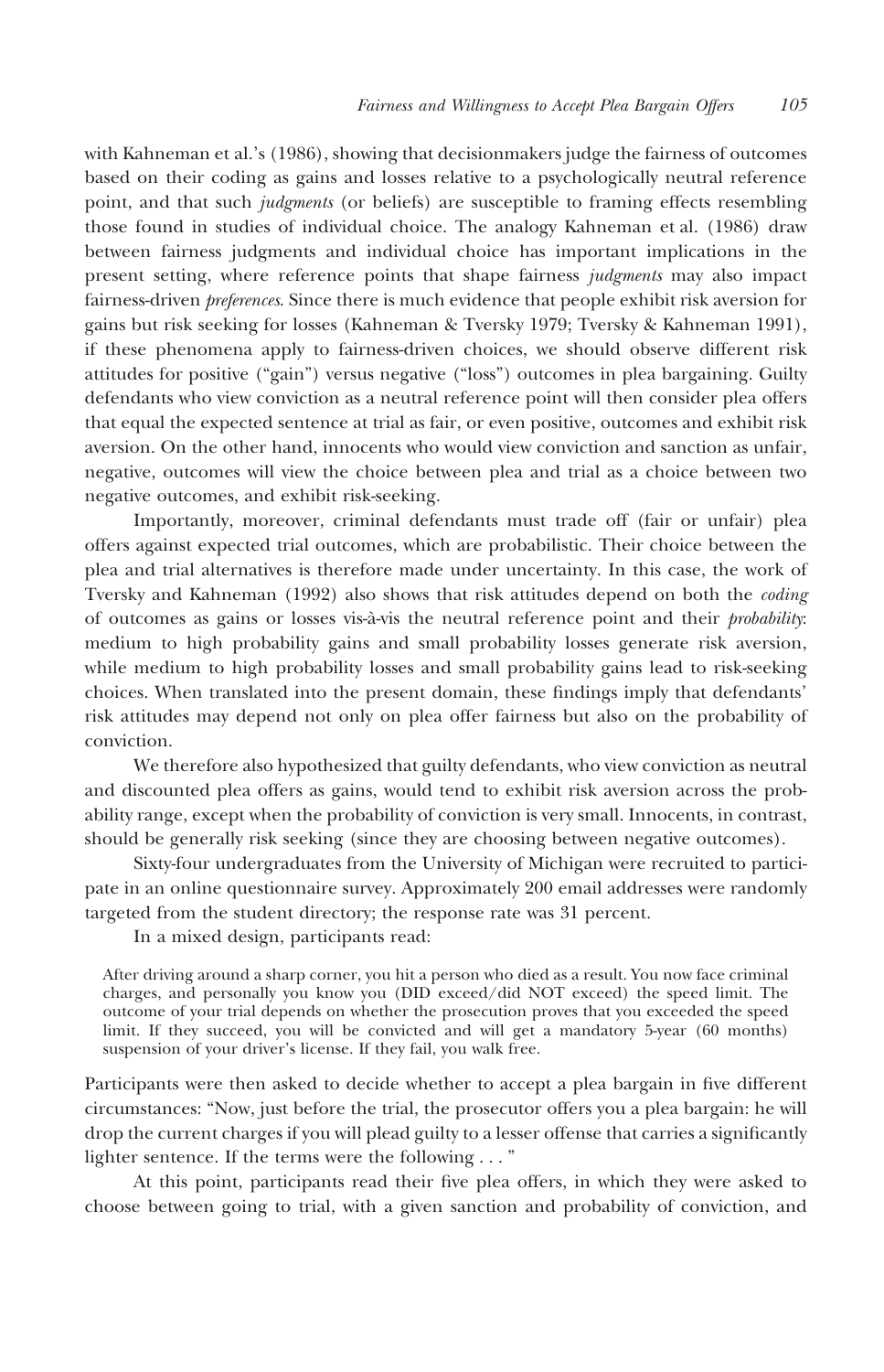

*Figure 1:* Car accident: percent accepting plea offer by probability of conviction.

accepting the plea offer. In each case, the sanction included in the bargain equaled the expected sanction at trial. Participants then chose between a 5 percent probability of receiving the full five-year suspension and a three-month pleabargain; a 30 percent probability and an 18-month offer; a 50 percent probability and a 30-month offer; a 70 percent probability and a 42-month offer; and, finally, between a 95 percent probability and a 57-month offer. The order of the five offers was randomized, and the question "Which would you choose?" preceded each offer.

To test these correlated binary response data, we conducted a GEE analysis (Liang & Zeger 1986).<sup>14</sup> The results were consistent with the prediction. There was a main effect for GUILT ( $\chi^2$  = 7.60,  $\phi$  < 0.01)—that is, innocents were significantly more likely to reject their offers than guilty participants. There also was a significant main effect for probability  $(\chi^2 = 16.5, \; p < 0.01)$ , indicating differential effects for different levels of probability of conviction.

As Figure 1 clearly illustrates, participants in the *innocent condition* tended to exhibit significant risk seeking and reject the plea offer across almost all the probability range, with plea acceptance rates of only 17 percent, 7 percent, 20 percent, 43 percent, and 50 percent for probability of conviction levels of 5 percent, 30 percent, 50 percent, 70 percent, and 95 percent, respectively. *Guilty condition* participants, on the other hand, were significantly more risk averse, with plea acceptance rates of 47 percent, 38 percent, 56 percent, 53 percent, and 41 percent for the same five probability levels.

Hence, innocent participants were never risk averse on average, and only exhibited risk neutrality for the 95 percent conviction probability. Guilty participants, however, never exhibited strong risk seeking, and were approximately risk neutral on average. Our main hypothesis regarding the joint effects of fairness reference points and conviction probabilities was thus generally confirmed.

 $14$ Because the binary logistic regression assumes that the responses (trial/plea) are independent, it could not be used in this within-subjects design. The appropriate test for correlated binary responses is the generalized estimating equations (GEE) analysis (Liang & Zeger 1986), which we conducted using the REPEATED statement in the SAS GENMOD procedure.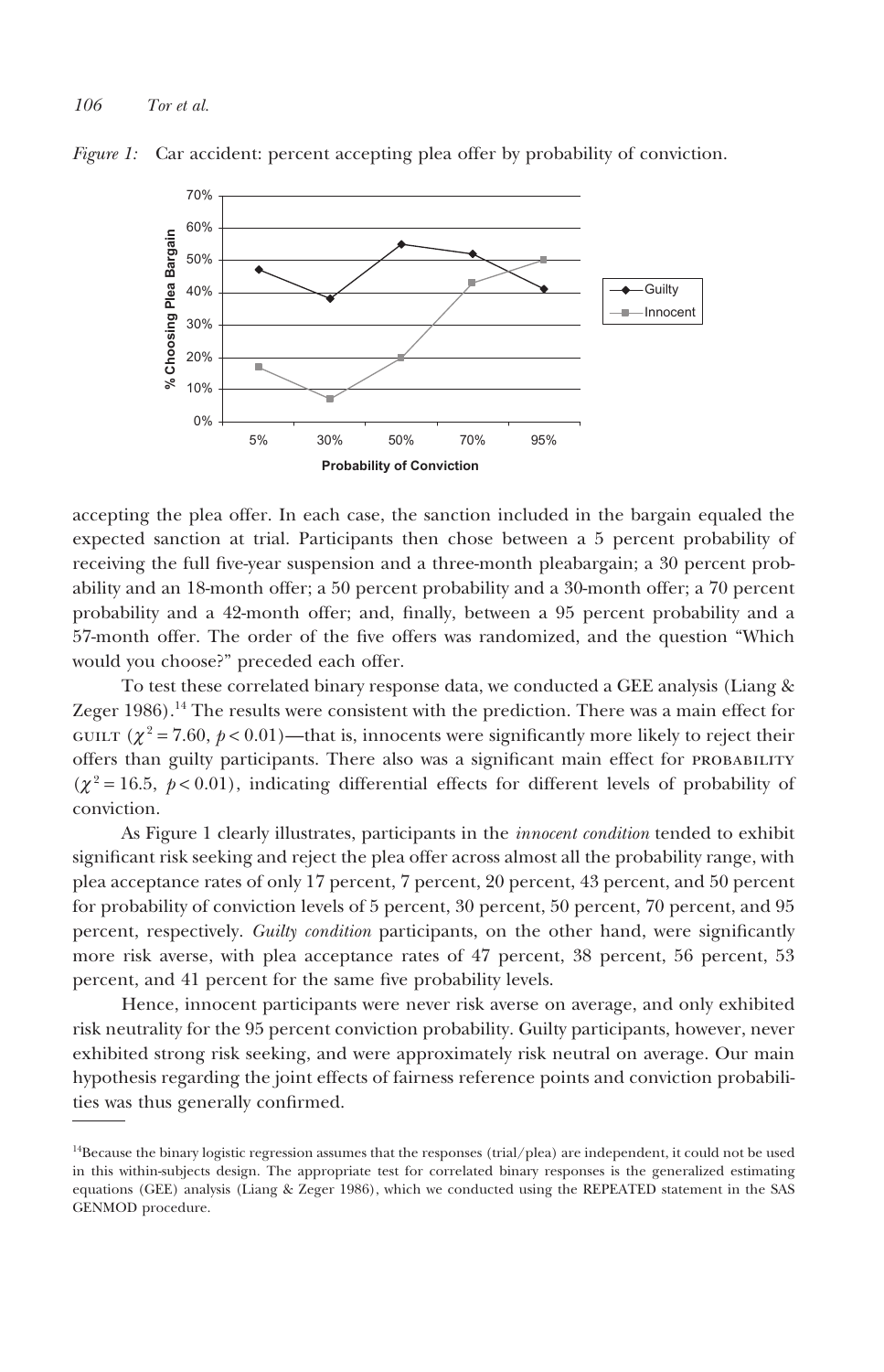Moreover, there was also a significant GUILT  $\times$  PROBABILITY interaction ( $\gamma^2 = 12.3$ ,  $p < 0.05$ ), suggesting that changes in probability levels differently impacted *guilty* and *innocent condition* participants. A visual examination of Figure 1 shows parallel trends for the low to medium (5 percent to 50 percent) probability levels. However, as conviction became more likely (70 percent), and then extremely likely (95 percent), the behavioral trends of participants in the two conditions diverged, with *innocent condition* participants increasingly risk averse but *guilty condition* participants more risk seeking, largely supporting our hypothesis regarding the applicability of the four-fold risk attitude pattern of advanced prospect theory (Tversky & Kahneman 1992) to fairness-driven choices in plea bargaining.

However, this predicted pattern, better explains the respective behavioral trends for guilty and innocent participants than the absolute risk attitudes these two groups exhibited for high conviction probabilities. Innocents in these conditions exhibited an increased preference for plea over trial, revealing a diminished risk seeking. Guilty participants similarly showed risk seeking, but only at a modest level. However, the observed absolute levels of risk attitudes in this study may have resulted from certain features of our specific experimental design.<sup>15</sup>

Together, Studies 1 and 2 adduce important additional evidence for the independent impact of substantive fairness on WTAP, controlling for the various confounds that limit our other data. Despite their contribution, however, these studies leave open the possibility that the present effect might not generalize to other aspects of plea bargain fairness, which we therefore examined in Study 3.

#### 3. Study 3: Comparative Evaluation and WTAP

Comparative evaluation—that is, the evaluation of a plea offer vis-à-vis offers made in similar cases—can provide defendants with another measure of the fairness of the proposed deal. This evaluation naturally may lead defendants to conclude their offer is superior, inferior, or comparable to other offers. Subjectively, inferior offers likely would be deemed unfair, while both superior and comparable offers probably would not raise a similar concern. Superior offers may nevertheless appear more attractive, compared to those merely "fair," neutral, or comparable. Therefore, to capture the distinction between attractive and merely fair offers as well, we broadly examined the "comparative evaluation" of offers.

Rational defendants would consider the comparative evaluation of offers irrelevant for plea choice, since it changes neither the terms of the offer nor defendants'preferences.16 Real defendants, however, may determine the attractiveness of their

<sup>&</sup>lt;sup>15</sup>Such as the use of only conviction, rather than with acquittal, probabilities; a design highlighting the latter, on the other hand, might have made absolute risk attitudes more extreme than those found here (cf. McNeil et al. 1982). Similarly, one might speculate that if incarceration were used as the sanction instead of license suspension, we might have observed increased risk seeking overall.

<sup>&</sup>lt;sup>16</sup>It may be relevant where it provides defendants information on their bargaining power where negotiation is possible, unlike here.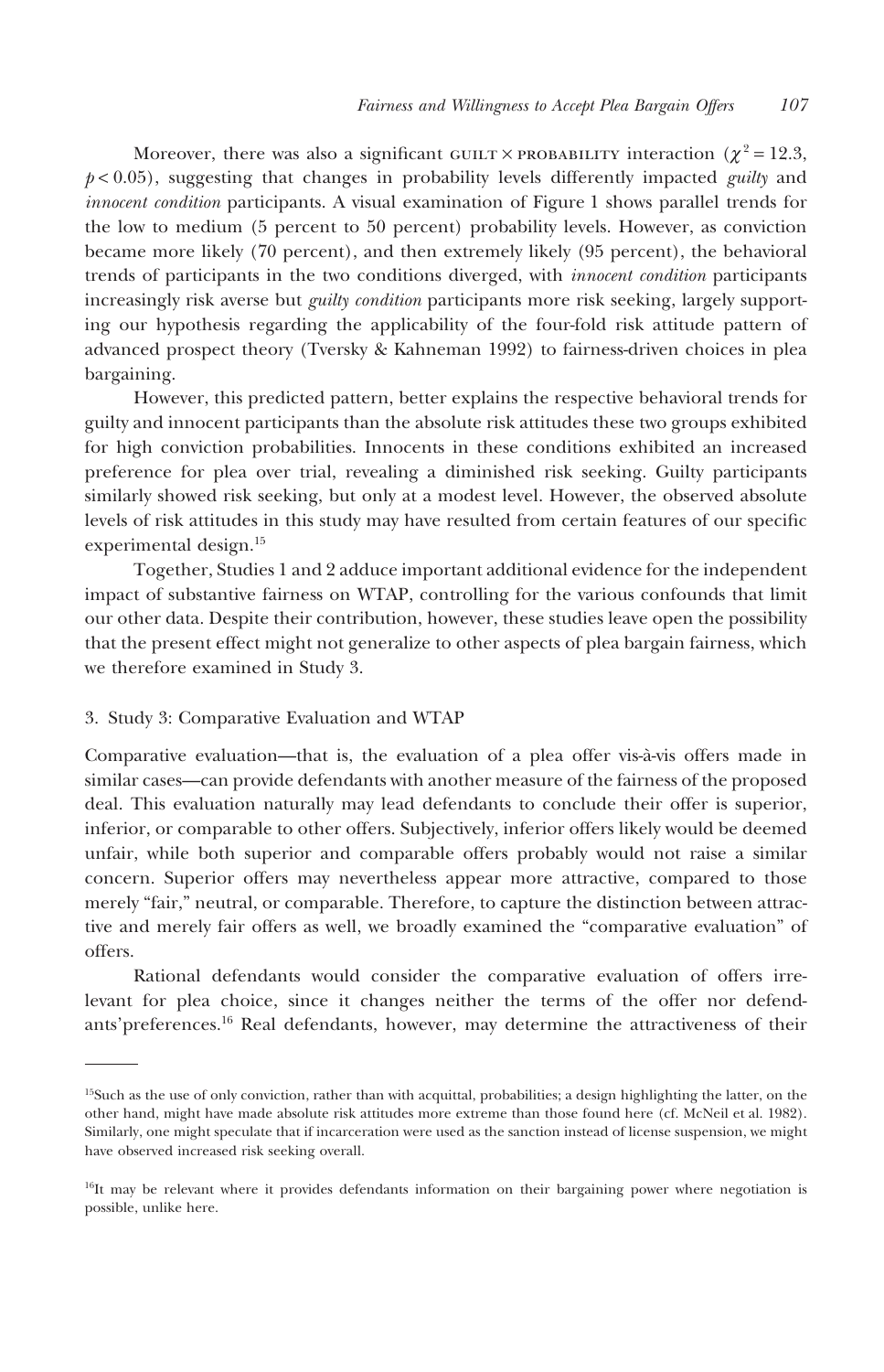offers also by comparing their terms to other offers, finding comparatively inferior offers less attractive and comparatively superior ones more attractive than they would otherwise be.

We have already seen, moreover, that decisionmakers view allocations below their "reference transactions" as unfair (Kahneman et al. 1986). Similarly, the extensive ultimatum game literature shows allocation recipients' willingly sacrifice monetary payoffs when rejecting comparatively unfair offers (e.g., Camerer 2004; Güth et al. 1982; Roth 1995), even where rejections do not punish offerors (e.g., Bolton & Zwick 1995; Fong & Bolton 1997). Other studies reveal the role of recipients' negative emotional reactions to comparatively unfair allocations (e.g., Falk et al. 2003; Kirschsteiger 1994; Pillutla & Murnighan 1996). Similar results have been found by choice studies that reveal people's aversion to disadvantageously unequal allocations (e.g., Garcia & Tor 2007; Garcia et al. 2005, 2010; Loewenstein et al. 1989), and their preference for *advantageous* inequality (Garcia et al. 2006). Altogether, these findings suggest defendants may reject comparatively unfair offers (and find comparatively advantageous ones attractive).

Additional support for the likely impact of comparative evaluation on plea behavior is provided by Casper's (1978) postverdict satisfaction study that found convicted felons' assertions of whether their sentences were heavier than those given to most others convicted of the same crime strongly correlated with their sense of whether their treatment was fair.17 These postverdict satisfaction findings suggest comparisons may also impact defendants' ex ante WTAP.

We therefore predicted that participants would become more likely to accept or reject the bargain as its comparative advantage or disadvantage increases, respectively, even when the objective attractiveness of the offer remains fixed.

Seventy-four undergraduates from Eastern Michigan University (35 females and 39 males) volunteered at the library for a questionnaire. In a between-subjects design, participants read a scenario in which they were guilty of an offense, but their offer was either better or worse than those offered in similar situations.

Suppose a fire started because of your negligence and another student died as a result. You now face criminal charges, and there is a 50% chance you will be convicted in a trial and face a mandatory 2-year jail sentence. To avoid trial, however, the prosecutor has offered you a plea bargain. Although the prosecution typically offers a (3-month/9-month) long jail sentence in similar circumstances, you have been offered a (longer/shorter) 6-month one.

Participants were then asked, "What would you do?" and could choose "Go to trial" or "Accept the plea-bargain."

The results were consistent with the prediction. Among those whose offer was shorter than the typical one, 67 percent accepted the plea with its six-month jail sentence bargain. Only 42 percent of the participants whose offer was longer than the typical one, however,

 $17A$  reanalysis of the same data by Casper et al. (1988) confirmed the important role played by comparative evaluation, independently of the effects of outcome severity and procedural justice.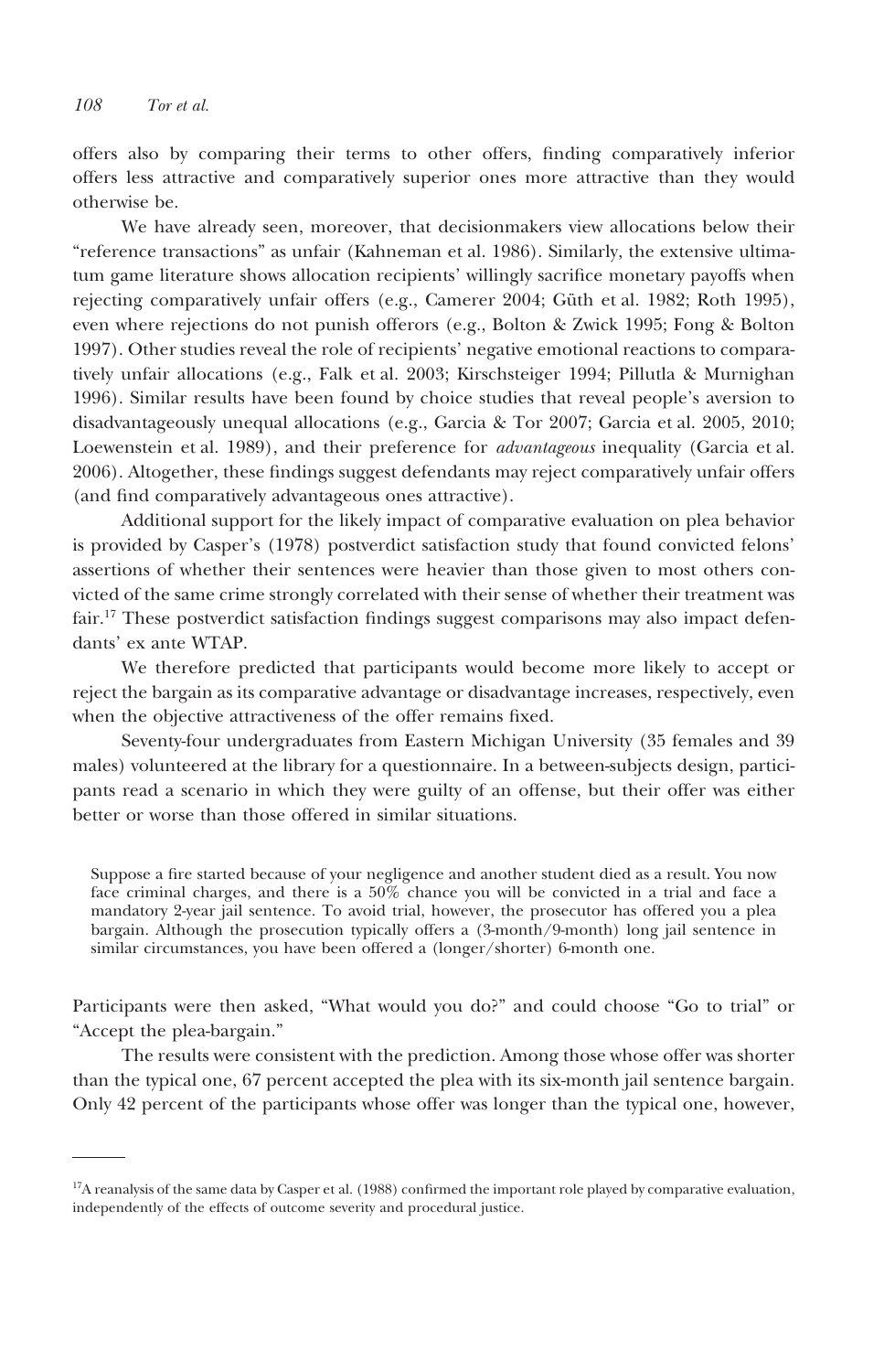accepted the same plea bargain offer. This pattern was significant (Fisher's exact test, two-sided:  $p = 0.039$ ), with WTAP significantly affected by comparative evaluation.<sup>18</sup>

These findings, in turn, support our more general assertion that fairness-related variables other than culpability can impact WTAP. Clearly, defendants exhibit a taste for fairness that makes "unfair" offers significantly less attractive than "fair" ones with identical terms.

# III. Fairness Preferences and Judgmental Bias

### *A. Biases in Fairness-Related Judgments*

The evidence presented in Sections I and II showed defendants' fairness preferences impact their plea behavior, diminishing WTAP for unfair offers. Yet defendants whose WTAP depends on fairness considerations must first *judge* whether offers are fair. In some cases, such as those examined in Studies 1–3, the answer is quite clear, either because the offer involves the conviction and sanction of an innocent defendant or because it is comparatively disadvantageous. At other times, however, judgments of fairness are more ambiguous and thus subject defendants, we suggest, not only to higher error rates but also to systematic bias. Such biases, in turn, may lead fairness-minded defendants to reject offers that they would have accepted if they were unbiased.

Biases in fairness judgments may impact plea behavior in different ways. Both guilty and innocent defendants may exhibit a "self-serving bias" and egocentrically19 believe, for instance, that a trial outcome favorable to them is both fair and more likely, as found in civil litigation and settlement (e.g., Babcock et al. 1995). Unsurprisingly, these studies have also linked such biased perceptions to a diminished likelihood of settlement (Babcock & Loewenstein 1997). In fact, there is also evidence from the early plea bargaining experiments that innocent participants hold more optimistic expectations than guilty ones regarding their likelihood of acquittal at trial, even where the two groups face similar objective odds (Bordens 1984; Gregory et al. 1978).20

Moreover, defendants' egocentric perceptions may also combine with their fairness preferences directly to bias their judgments of plea fairness. To wit, the extra-legal literature on egocentric judgments (e.g., Dunning et al. 1989; Epley & Dunning 2000; Griffin et al. 1990) suggests that defendants who are uncertain of their culpability will tend to view

<sup>&</sup>lt;sup>18</sup>Note that if participants were to make rational inferences regarding their conviction likelihood from comparative information, one would have expected the opposite pattern from the one found here, with worse-than-average offers implying stronger prosecution cases and leading to a higher—rather than lower—plea acceptance rate (and vice-versa for better-than-average offers).

<sup>19</sup>We find the term "self-serving bias" often inaccurate and thus refer more generally to egocentric biases (Tor 2002).

<sup>&</sup>lt;sup>20</sup>Admittedly, one cannot completely rule out the possibility that these innocents rationally believed they would be better able to convince others of their true innocence, or that a belief in a just world (e.g., Lerner 1980) could make some innocent and guilty defendants form different beliefs, at least when objective probabilities are not available.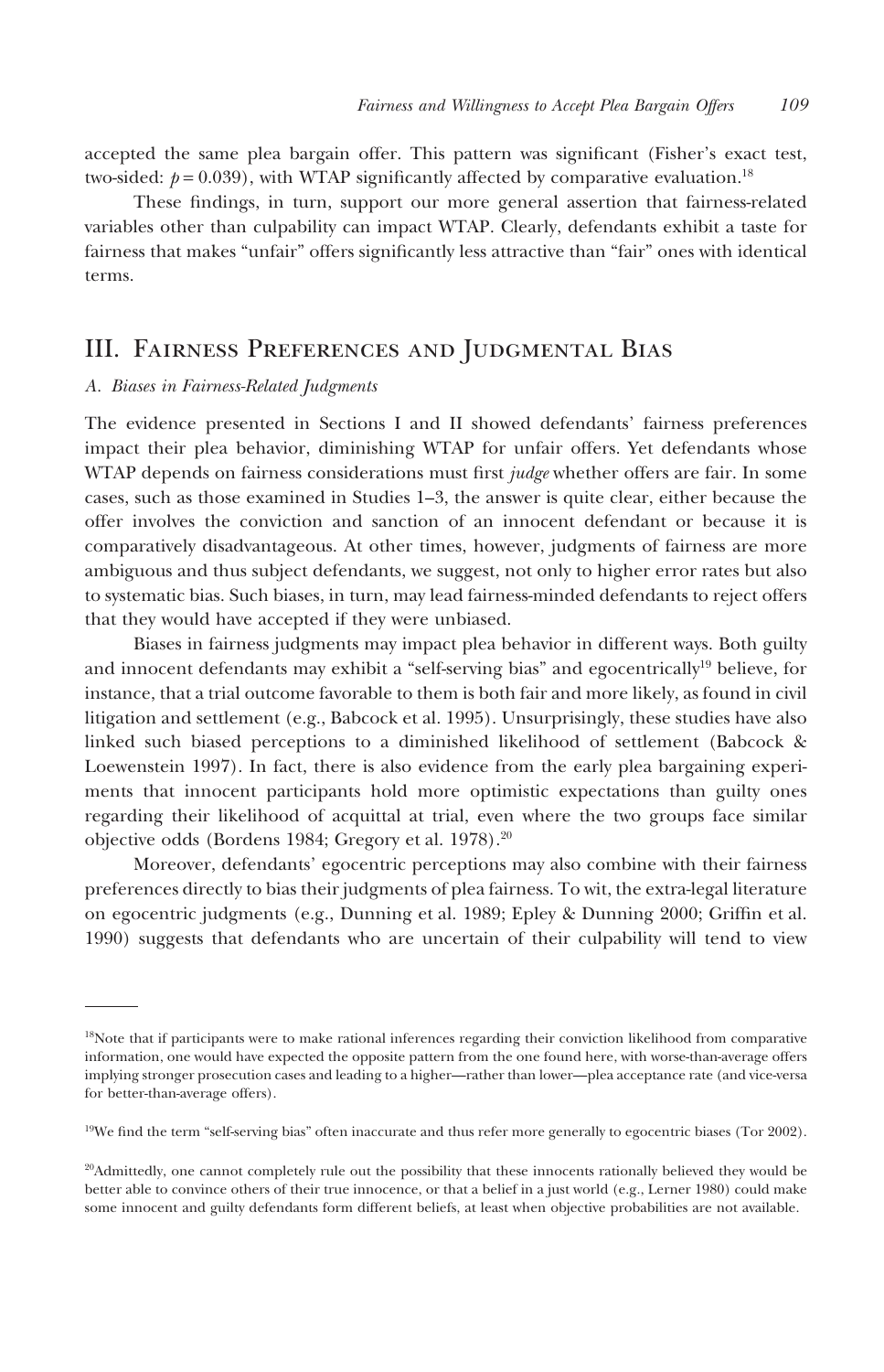### *110 Tor et al.*

themselves in a positive light and therefore act as if innocent, rejecting plea offers they otherwise would have accepted.<sup>21</sup>

Uncertainty regarding culpability may take various forms: defendants may be uncertain, for instance, of the veracity of the facts of their charge. A driver may not be sure whether he had exceeded the posted speed limit when stopped by the police if at that time he was not paying attention to the speedometer. Similarly, a person who was drunk at a party and is charged with assaulting another guest may be uncertain whether he indeed assaulted that other person or, instead, engaged in self-defense. In fact, the drunken defendant may even be uncertain whether the assault ever happened. Of course, defendants' uncertainty may also result from ambiguities in the law or its application, rather than from any factual uncertainty (e.g., Feldman & Teichman 2009). Studies 4 and 5 therefore examined the plea behavior of uncertain defendants.

### *B. Egocentric Biases of Defendants with Fairness Preferences*

### 1. Study 4: Uncertain Offenders

Study 4 tested the hypothesis that defendants will exhibit egocentric assessments of culpability in plea bargaining. We expected participants who are uncertain of their culpability to behave as if their plea offers were substantively unfair.

Fifty-nine undergraduates from the University of Michigan (31 female and 28 male) were recruited at the library to volunteer for a short questionnaire. In a between-subjects design, participants read about accidentally hitting a pedestrian and were assigned to one of three conditions that varied culpability.

After turning a sharp curve, you saw a woman slowly crossing the road. You tried to brake as quickly as possible, but your car hit the woman, who later died from her injury. Personally, you (know that you clearly/are unsure whether or not you/are certain that you did not) exceeded the speed limit.

### All participants then read:

You now face criminal charges, and the outcome of your trial depends on whether the prosecution proves that you exceeded the speed limit. Your highly experienced lawyer reviewed the evidence and consulted with other experts and tells you that your odds are even: A 50% chance of being convicted and getting a *mandatory* 4-year suspension of your driver's license OR a 50% chance of not being convicted and walking free.

### Participants continued:

Your lawyer explains that only he and the prosecutor will meet just before the trial and that the prosecutor will offer a plea bargain, where he will drop the current charges if you will plead guilty to a lesser offense that carries a significantly lighter sentence. However, you must now tell your lawyer the *maximum* license suspension you are willing to accept as part of the plea bargain, to avoid the 50% risk of getting the mandatory 4-year suspension at trial.

 $21$ An unbiased uncertain defendant would subjectively judge his or her culpability based on the available information and express a fairness-driven preference that reflects that judged culpability, with a generally higher WTAP than innocents.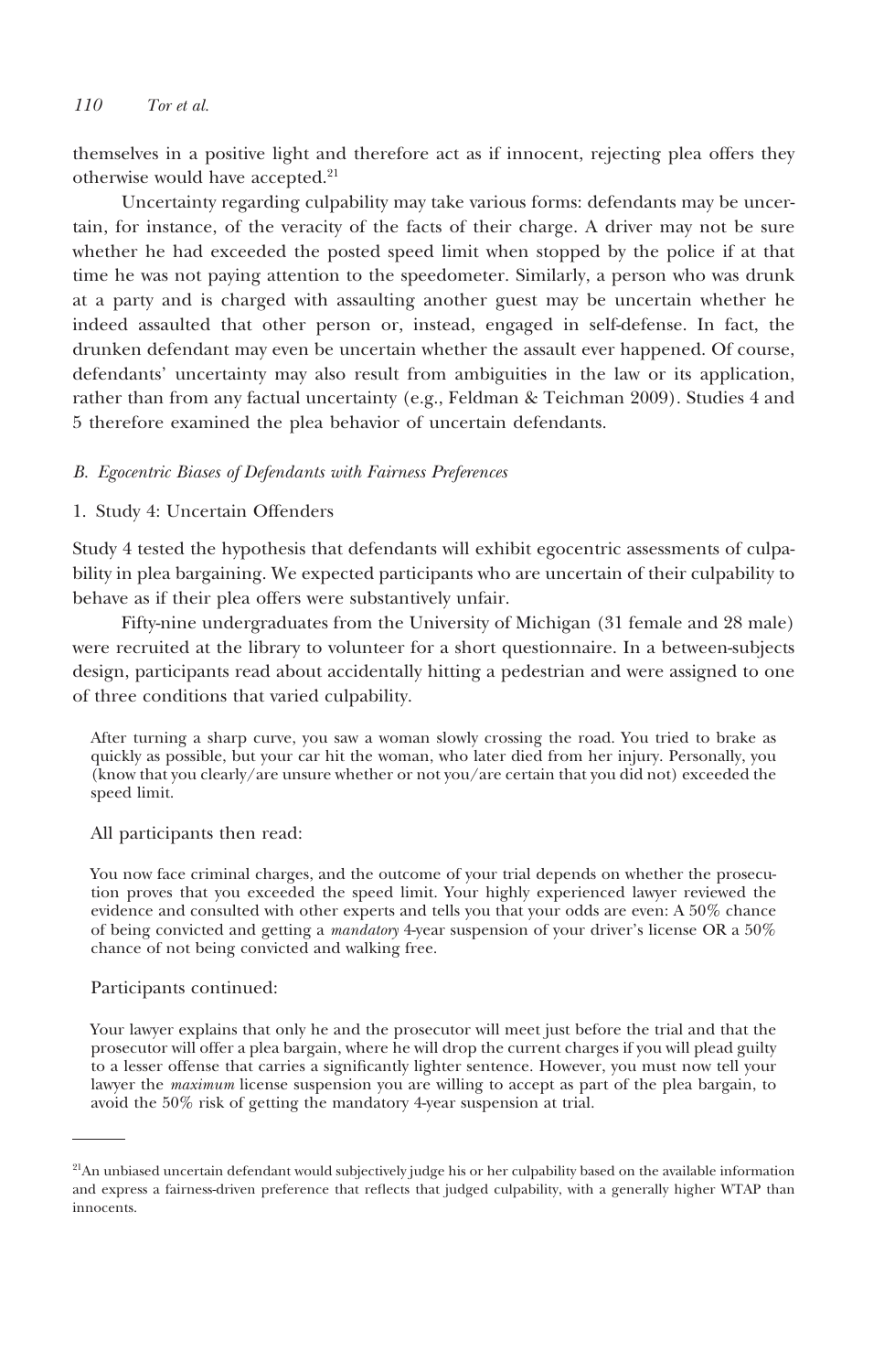At this point, participants responded to the dependent variable: "What is the maximum period of license suspension you would be willing to accept as part of the plea bargain, to avoid the 50% risk of getting the mandatory 4-year suspension of your driver's license at trial? (please check)." They then indicated the maximum sanction they were willing to accept (accept) on a nine-point scale from 0 to 48 months with six-month intervals between points and a midpoint representing 24 months.<sup>22</sup>

As predicted, participants in the *guilty condition* were willing to accept a higher maximum sanction  $(M=3.95, SD=2.06)^{23}$  than those in both the *not guilty*  $(M=2.68,$ *SD* = 2.08) and *uncertain conditions* (*M* = 2.64, *SD* = 2.37). We conducted a linear regression to test our prediction with the contrast weights: 2 (*guilty* ), -1 (*not guilty* ), -1 (*uncertain* ). The results were significant ( $B = -1.29$ ,  $\beta = -0.28$ ,  $p < 0.05$ ), while controlling for the orthogonal contrast  $(0, 1, -1; p = 0.96)$ , implicating participants' egocentric assessments in the *uncertain condition*. These participants' diminished ACCEPT ratings closely resembled those of participants in the *not guilty* condition, and were significantly different from those of participants in the *guilty condition*. Apparently, uncertain participants tend to exhibit egocentric self-perceptions and behave as if they were not guilty, in clear contrast with models of rational defendant behavior.

### 2. Study 5: Preference and Bias in Plea Behavior

The last study integrated the various phenomena examined in this article within a unified framework that accounts for the two types of fairness preferences—substantive and comparative—as well as for egocentrically-biased fairness judgments. Our predictions were that the two analytically independent fairness constructs exert independent effects on WTAP even when simultaneously present, and that the judgmental bias of uncertain offenders will be replicated in a different scenario and a more complex design.

One-hundred-twenty undergraduate law students at University of Haifa in Israel (72 females and 48 males) completed a voluntary questionnaire in criminal procedure classes. In a 3 (substantive fairness: *guilty*/*uncertain*/*not guilty*)  $\times$  3 (comparative evaluation: *better*/ *similar*/*worse* ) mixed design, participants read a variant of the fire accident scenario used in Study 3.

Imagine a fire which started in your apartment while you were taking a class at the university caused the death of a neighbor. The police think you left turned on the space heater that caused the fire, but there are some difficulties in proving that. *(You remember that you did leave/You don't remember whether you left/You remember you did not leave) the space heater turned on* when you left the apartment.

<sup>&</sup>lt;sup>22</sup>Note that while our other studies sought to rule out the possibility of renegotiation of a better plea following an initial rejection by simply indicating or implying there will be no such option, the maximum WTAP measure used here also serves to reveal participants' actual reservation prices, notwithstanding their potential subjective perceptions regarding any possible renegotiation.

<sup>&</sup>lt;sup>23</sup>These statistics are based on a conversion of participants' choice to value between 0–9 on the nine-point scale used in the study.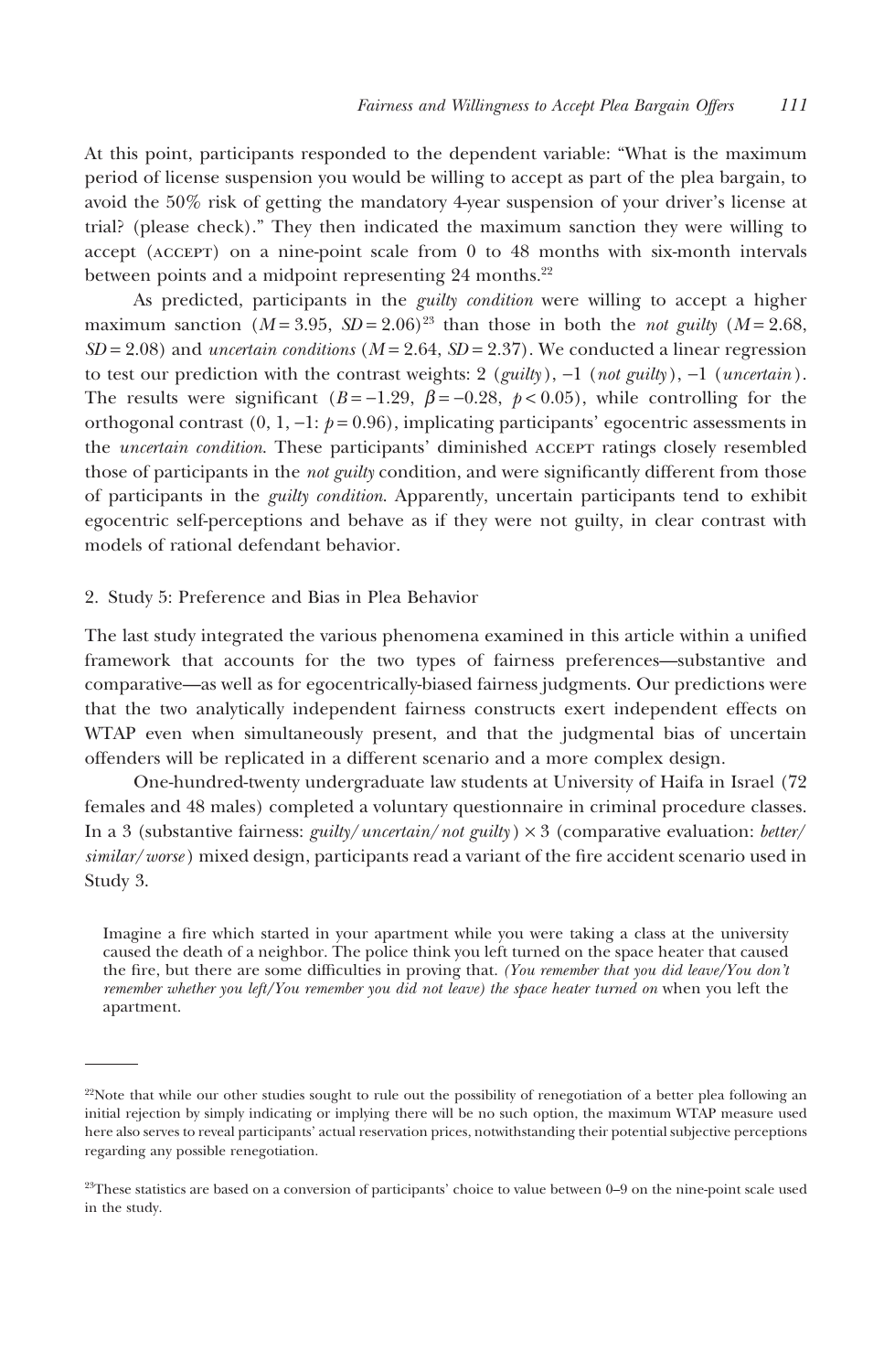

*Figure 2:* Deadly fire: percent accepting plea offer by levels of comparative evaluation.

Participants then read:

You are now standing on trial on a charge of negligent homicide. Considering all the evidence and circumstances, your conviction odds are 50%. If you are convicted, the judge will sentence you to a mandatory *one-year jail sentence*.

The next paragraph stated:

The prosecutor approaches you at the eve of trial and offers a (non-negotiable) plea bargain: You will plead guilty to a lesser offense, you will be convicted based on your admission, and you will be sentenced only to 3 months in jail.

At this point, participants in the three between-subjects substantive fairness conditions read three questions for which they had to choose between trial and plea. The counterbalanced offers only differed in their comparative evaluation. They asked:

What will you choose if the sentence offered by the prosecutor (3 months in jail) is (shorter than/similar to/longer than) the jail sentence typically offered by the prosecution in similar cases (6 months in jail/3 months in jail/a month and a half in jail)?

We conducted a GEE analysis because of the correlated binary responses in this mixed design.24 As predicted, the contrast for the between-subjects factor of *substantive fairness*—2 (guilty),  $-1$  (uncertain),  $-1$  (not guilty)—was significant ( $\chi^2 = 4.85$ ,  $p < 0.05$ ). The linear contrast for the within-subjects factor of *comparative evaluation*—1 (better), 0 (similar), -1 (worse)—was also highly significant ( $\chi^2$  = 25.9,  $\phi$  < 0.001) in accordance with our predictions. Finally, the interaction between *substantive fairness* and *comparative evaluation* was not significant  $(\chi^2 = 1.83, p = 0.77)$ , suggesting that, even when both are present, the two variables exert independent effects on WTAP.

<sup>24</sup>Supra note 14.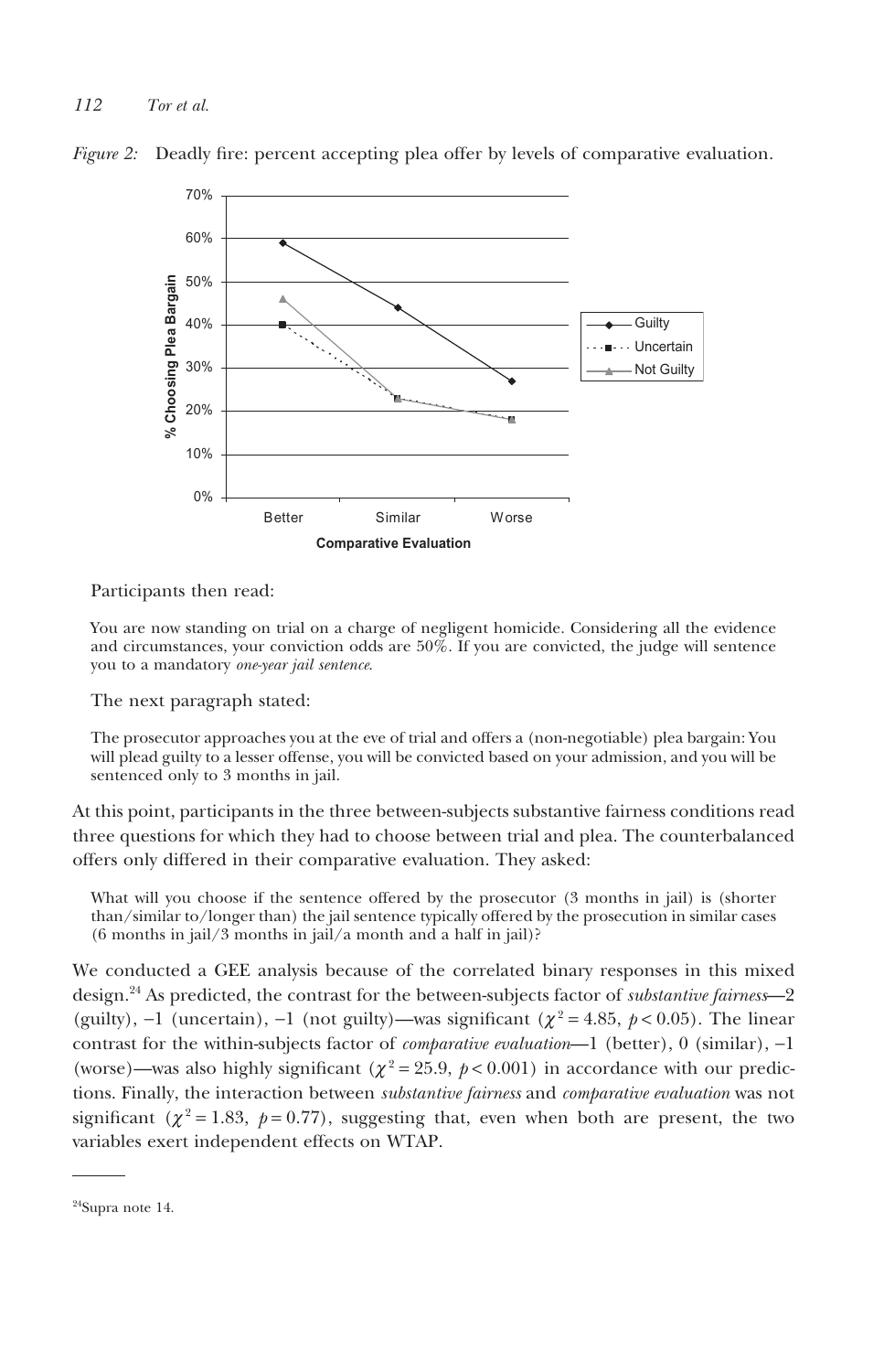This pattern of results is clearly illustrated in Figure 2. *Guilty condition* participants showed higher rates of plea acceptance, with 59 percent, 44 percent, and 27 percent accepting the offer in the *better than typical, similar to typical*, and *worse than typical* withinsubjects treatments, respectively. *Uncertain* and *not guilty* participants, on the other hand, showed lower acceptance rates, with 40 percent and 46 percent in the *better than typical condition*, 23 percent and 23 percent in the *similar to typical condition*, and 18 percent and 18 percent in the *worse than typical* treatments, respectively.

The findings of Study 5 confirm our hypotheses, extending the findings of Study 3, regarding the effect of comparative evaluation, and Study 4, regarding the egocentric bias of uncertain offenders.

## IV. Discussion

The evidence examined here makes clear that defendants' fairness perceptions play an important role in their willingness to accept plea offers. The extensive but largely theoretical plea bargaining literature, however, has paid little attention to the impact of either preferences for or judgments of plea fairness.25 Most economic models of plea bargaining simply assume rationality and disregard fairness altogether (e.g., Grossman & Katz 1983; Reinganum 1988). Moreover, the few scholars who considered potential differences between guilty and innocent defendants have relied on intuition instead of empirical evidence, with sometimes inaccurate conclusions.26 This section thus briefly outlines some tentative implications of our findings, showing they call both advocates and detractors of the rational defendant view to rethink and revise some of their long-standing positions.

For one, innocents who choose trial over plea will reject discounted offers that include sanctions lower than the expected sanction at trial. Inevitably, therefore, *these innocents—as a group—will bear higher average sanctions than guilty defendants* facing comparable conviction probabilities, who accept the discounted plea offers at significantly higher rates. Although important, however, this "cost of innocence" only applies to a portion of criminal prosecutions overall, since cases against culpable defendants are likely to be stronger, on average, than those against innocents.

Moreover, much of the plea bargaining literature revolves around the "innocence problem"—that is, the possibility that innocent defendants accept discounted plea offers to avoid the risk of severe sentences following trial (e.g., Gazal-Ayal 2006; Wright 2005; Scott & Stuntz 1992). For many plea bargaining critics this risk justifies a ban on plea bargaining (Alschuler 1968; Schulhofer 1992). Yet, if innocents tend to reject offers that guilty defendants accept, the concern over the innocence problem may be exaggerated. At

<sup>&</sup>lt;sup>25</sup>Exceptions can be found in the debate over nolo contendre and Alford pleas, which allow a defendant to accept a conviction without trial and without an explicit guilty plea (Bibas 2003).

 $26$ For example, Bibas (2004: 2495) assumed innocents are likely to be risk averse. He also asserted that defendants who were intoxicated during their alleged crime and are thus uncertain about their guilt would be more easily persuaded by prosecutorial bluffing than their guilty counterparts to accept plea offers.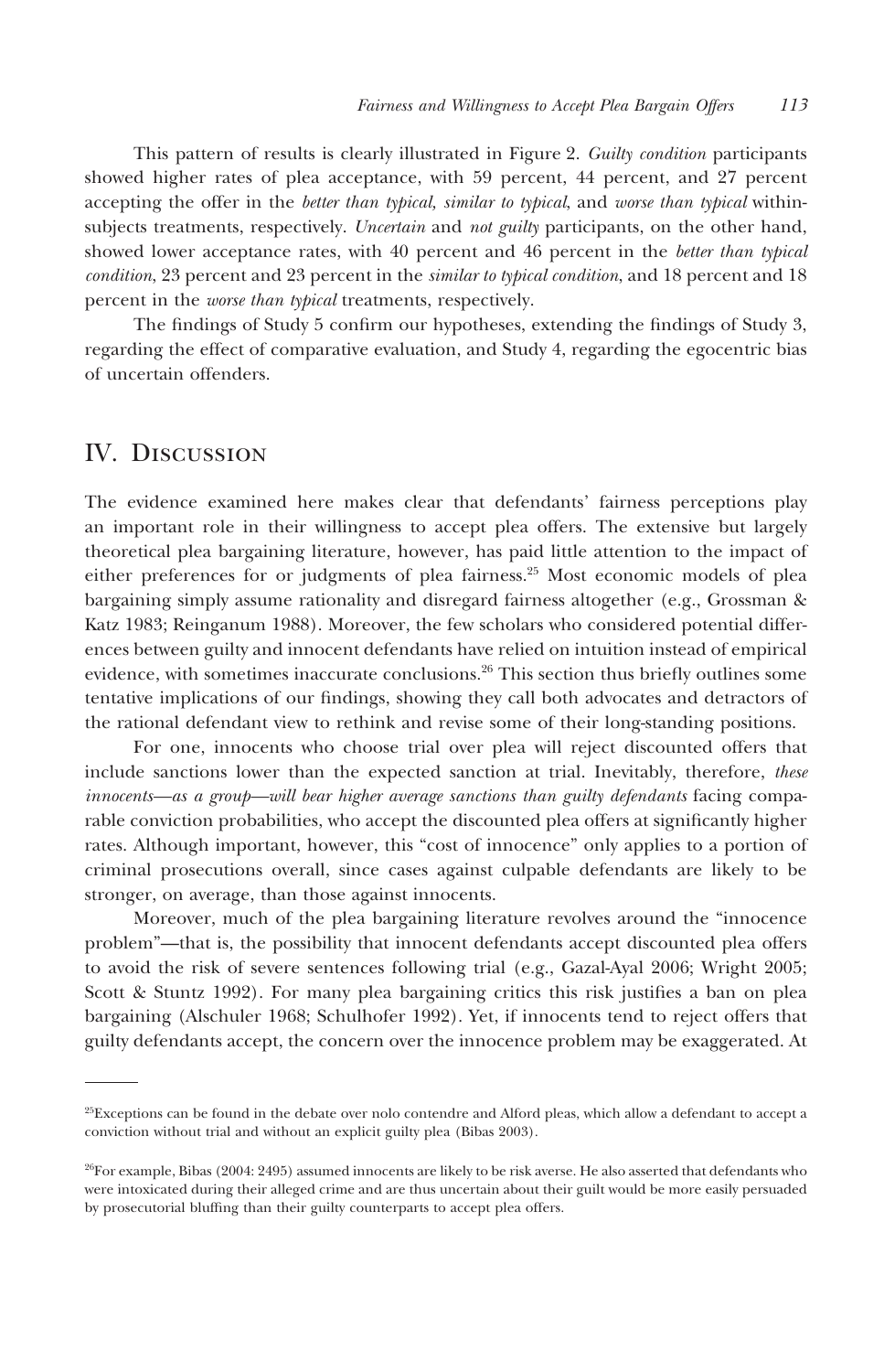the same time, our findings should also give pause to plea supporters, who argue that plea bargains serve as insurance and thus can only benefit defendants, guilty and innocent alike (Easterbrook 1983; Lynch 1998; Scott & Stuntz 1992). After all, innocents' plea aversion suggests this "insurance" disproportionately benefits guilty defendants.

However, our finding that the systematically different risk attitudes exhibited by innocent and guilty defendants also depend on acquittal probabilities suggests that the extant positions of both sides of the plea bargaining debate may still be relevant for a certain range of cases. To wit, when conviction probabilities are high, and it is difficult to say how often this is the case, $27$  fairness concerns do not appear to lead guilty and innocent defendants to significantly different plea acceptance behavior.

Finally, the impact of fairness considerations on defendants' behavior may also have some fortunate consequences. For instance, if plea offer data were published, the effect of comparative evaluation might have curtailed the inequality and arbitrariness of the sentences generated by plea bargaining (Alschuler 1981; Stuntz 2004). However, an increase in plea transparency may also exacerbate the effects of egocentric biases, which defendants exhibit with respect to fairness judgments, and are likely to impact comparative evaluations as well (cf. Babcock et al. 1995), leading defendants to reject offers that unbiased defendants would accept.

### **REFERENCES**

- Alschuler, A. W. (1968) "The Prosecutor's Role in Plea Bargaining," 36 *Univ. of Chicago Law Rev.* 50. ——— (1981) "The Changing Plea Bargaining Debate," 69 *California Law Rev.* 652.
- Amarillo Globe News (2001) "Sting Docket," *Amarillo Globe News*. Available at <http:// www.amarillo.com/stories/032001/spe\_sting.shtml>.
- Babcock, L., & G. Loewenstein (1997) "Explaining Bargaining Impasse: The Role of Self-Serving Biases," 11 *J. of Economic Perspectives* 109.
- Babcock, L., G. Loewenstein, S. Issacharoff, & C. Camerer (1995) "Biased Judgments of Fairness in Bargaining," 85 *American Economic Rev.* 1337.

Bar-Gill, O., & O. Gazal-Ayal (2006) "Plea Bargains Only for the Guilty," 49 *J. of Law & Economics* 353.

Bazerman, M. H., G. F. Loewenstein, & S. B. White (1992) "Reversals of Preference in Allocation Decisions: Judging an Alternative Versus Choosing Among Alternatives," 37 *Administrative Science Q.* 220.

Bibas, S. (2003) "Harmonizing Substantive-Criminal-Law Values and Criminal Procedure: The Case of Alford and Nolo Contendere Pleas," 88 *Cornell Law Rev.* 1361.

——— (2004) "Plea Bargaining Outside the Shadow of Trial," 117 *Harvard Law Rev.* 2463.

Blakeslee, N. (2005) *Tulia—Race, Cocaine and Corruption in a Small Texas Town*. New York: Public Affairs.

- Bolton, G., & R. Zwick (1995) "Anonymity Versus Punishment in Ultimatum Bargaining," 10 *Games & Economic Behavior* 95.
- Bordens, K. S. (1984) "The Effects of Likelihood of Conviction, Threatened Punishment, and Assumed Role in Mock Plea Bargaining Decisions," 5 *Basic & Applied Psychology* 59.
- Camerer, C. (1995) "Individual Decision Making," in J. H. Kagel & A. E. Roth, eds., *The Handbook of Experimental Economics*. Princeton, NJ: Princeton Univ. Press.

<sup>&</sup>lt;sup>27</sup>Since innocents are likely to have a lower-than-average conviction probability if trials separate the innocent from the guilty to any degree, although conviction statistics are high overall.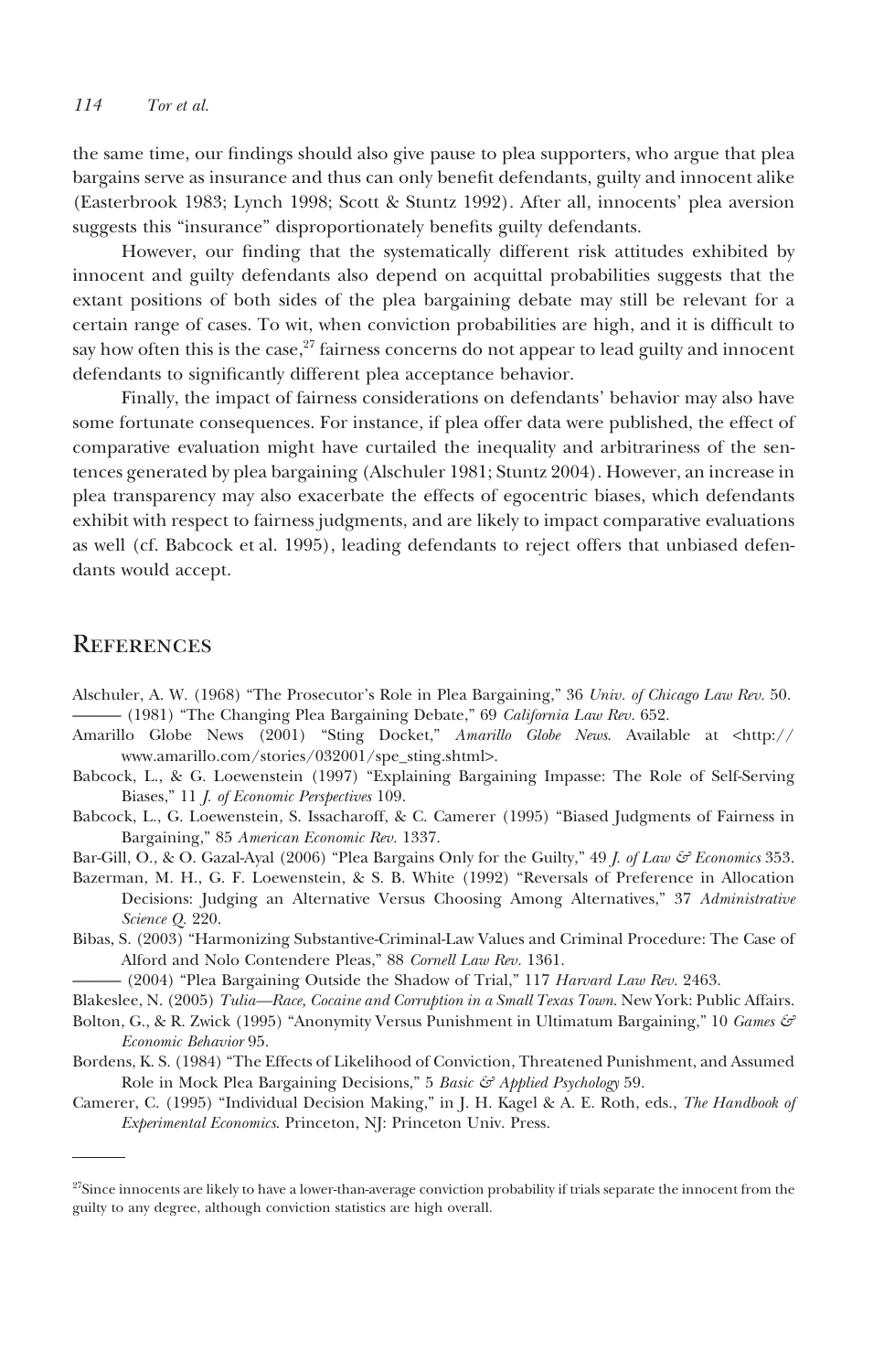- ——— (2004) *Behavioral Game Theory: Experiments in Strategic Interaction*. Princeton, NJ: Princeton Univ. Press.
- Casper, J. D. (1978) "Having Their Day in Court: Defendant Evaluations of the Fairness of Their Treatment," 12 *Law & Society Rev.* 237.
- Casper, J. D., T. Tyler, & B. Fisher (1988) "Procedural Justice in Felony Cases," 22 *Law & Society Rev.* 483.
- Dunning, D., J. A. Meyerowitz, & A. D. Holzberg (1989) "Ambiguity and Self-Evaluation: The Role of Idiosyncratic Trait Definitions in Self-Serving Assessments of Ability," 57 *J. of Personality & Social Psychology* 1082.
- Easterbrook, F. H. (1983) "Criminal Procedure as a Market System," 12 *J. of Legal Studies* 289.

——— (1992) "Plea Bargaining as Compromise," 101 *Yale Law J.* 1969.

- Epley, N., & D. Dunning (2000) "Feeling 'Holier Than Thou': Are Self-Serving Assessments Produced by Errors in Self- or Social Prediction?" 79 *J. of Personality & Social Psychology* 861.
- Falk, A., E. Fehr, & U. Fischbacher (2003) "On the Nature of Fair Behavior," 41 *Economic Inquiry* 20.
- Feldman, Y. & D., Teichman (2009) "Are All Legal Probabilities Created Equal?" 84 *New York Univ. Law Rev.* 980.
- Fong, D. K. H., & G. E. Bolton (1997) "Analyzing Ultimatum Bargaining: A Bayesian Approach to the Comparison of Two Potency Curves Under Shape Constraint," 15 *J. of Business & Economic Statistics* 335.
- Froeb, Luke (1993) "The Adverse Selection of Cases to Trial," 13 *International Rev. of Law & Economics* 317.
- Garcia, S. M., & A. Tor (2007) "Rankings, Standards, and Competition: Task vs. Scale Comparisons," 102 *Organizational Behavior & Human Decision Processes* 95.
- Garcia, S. M., A. Tor, M. H. Bazerman, & D. T. Miller (2005) "Profit Versus Disadvantageous Inequality: The Impact of Self-Categorization," 18 *J. of Behavioral Decision Making* 187.
- Garcia, S. M., A. Tor, & R. Gonzalez (2006) "Ranks and Rivals: A Theory of Competition." 32 *Personality & Social Psychology Bulletin* 1.
- Gazal-Ayal, O. (2006) "Partial Ban on Plea Bargains," 27 *Cardozo Law Rev.* 2295.
- Gold, Scott (2003) "35 Are Pardoned in Texas Drug Case," August 23 *Los Angeles Times*.
- Gregory, W. L., J. C. Mowen, & D. E. Linder (1978) "Social Psychology and Plea Bargaining: Applications, Methodology, and Theory," 36 *J. of Personality & Social Psychology* 1521.
- Griffin, D. W., D. Dunning, & L. Ross (1990) "The Role of Construal Processes in Overconfident Predictions About the Self and Others," 59 *J. of Personality & Social Psychology* 1128.
- Gross, S. R., K. Jacoby, & D. J. Matheson (2005) "Exonerations in the United States 1989 Through 2003," 95 *J. of Criminal Law & Criminology* 523.
- Grossman, Gene M., & Michael L. Katz (1983) "Plea Bargaining and Social Welfare," 73 *American Economic Rev.* 749.
- Güth, W., R. Schmittberger, & B. Schwarze (1982) "An Experimental Analysis of Ultimatum Bargaining," 3 *J. of Economic Behavior & Organization* 367.
- Houlden, P. (1980) "The Impact of Procedural Modifications on Evaluations of Plea Bargaining," 15 *Law & Society Rev.* 267.
- Kahneman, D., J. L. Kentsch, & R. Thaler (1986) "Fairness as a Constraint on Profit Seeking: Entitlements in the Market," 126 *American Economic Rev.* 728.
- Kahneman, D., & A. Tversky (1979) "Prospect Theory: An Analysis of Decision Under Risk," 47 *Econometrica* 263.
- Landes, W. M. (1971) "An Economic Analysis of the Courts," 14 *J. of Law & Economics* 61.
- Lerner, M. J. (1980) *The Belief in a Just World: A Fundamental Delusion*. New York: Plenum Press.
- Liang, K. Y., & S. L. Zeger (1986) "Longitudinal Data Analysis Using Generalized Linear Models," 73 *Biometrika* 13.
- Loewenstein, G., & D. Moore (2004) "When Ignorance is Bliss: Exchange and Inefficiency in Bargaining," 33 *J. of Legal Studies* 37.